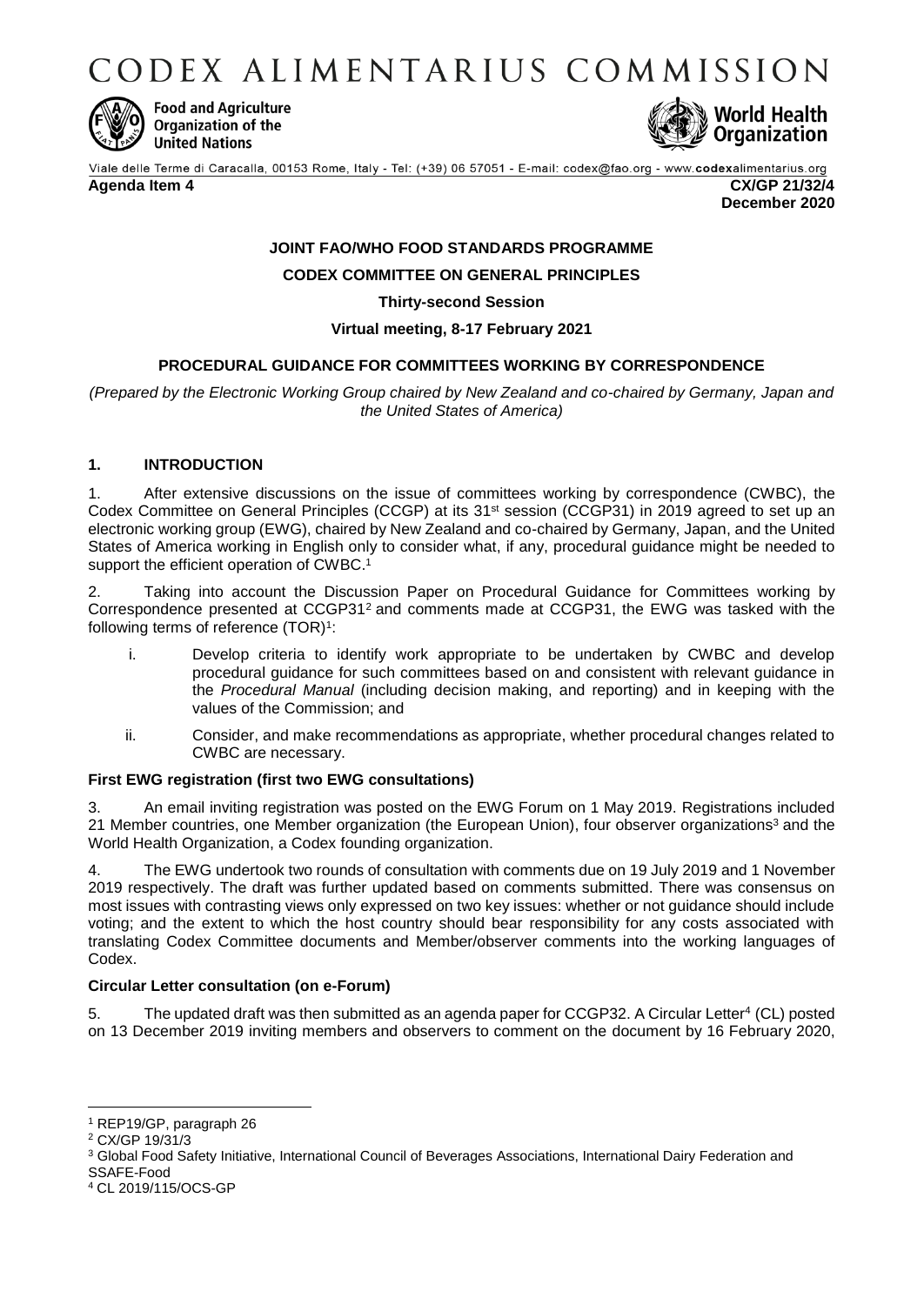ahead of the at that time scheduled CCGP32. Comments in response to the CL were submitted by 11 Member countries<sup>5</sup> and the European Union.

6. With the onset of the COVID-19 pandemic and the consequential rescheduling of CCGP32, the EWG was extended to continue this work. Comments<sup>6</sup> submitted in response to the CL were considered and incorporated into the revised agenda paper. In addition to the agenda paper, a second document was prepared setting out draft procedural guidance covering the key areas relevant to CWBC for possible inclusion in the *Procedural Manual*. This new document drew on the conclusions and proposals contained in the revised agenda paper.

### **Second EWG registration (additional EWG consultation given postponement of CCGP32 to February 2021)**

7. An invitation was posted on the EWG Forum inviting any members who had not yet registered to the EWG to join. An email was also sent to those that had not yet registered on the Forum to do so. Registrations increased to 50 Member countries, one Member organization (EU), and eight observer organizations.

### **EWG consultations (final two rounds)**

8. The EWG undertook a further two rounds of consultation on the revised agenda paper on procedural guidance for CWBC, and the stand-alone procedural guidance for CWBC for comment by 15 July 2020 and 15 October 2020 respectively. Comments on the first round of revised agenda paper were made by five Member countries<sup>7</sup>. Comments on the stand-alone procedural guidance were submitted by 21 Member countries<sup>8</sup>, one Member organization (the European Union), and two observer organizations; the International Council of Beverages Associations (ICBA) and the International Dairy Federation (IDF).

9. After the initial consultation, the paper was revised to reflect feedback on whether or not guidance should include voting; and the extent to which the host country should bear responsibility for any costs associated with translating where financial and technical constraints limit the extent to which translations could realistically be provided, particularly given the importance of inclusiveness and transparency.

10. In the fourth and final round of consultation, just three Member countries<sup>9</sup> made comments on the revised paper. Comments were made by five Member countries<sup>10</sup> on the draft stand-alone procedural guidance. The minimal number of comments on this round of consultation suggested a reasonable level of consensus.

11. However, while there was consensus on most issues there was one issue unresolved. Contrasting views were expressed on the scope of working by correspondence as it refers to virtual and hybrid sessions. While it was recognised that the TOR for the EWG on CWBC did not explicitly refer to virtual or hybrid sessions, there was no consensus on the way forward.

12. Some Member countries considered virtual meetings (and in some case hybrid meetings) should be included as part of the guidance for CWBC particularly in the context of the current uncertainties with the scheduling of regular meetings of the Commission and its subsidiary bodies.

13. While others agreed with the concept of virtual sessions, they did not wish to delay the process by such inclusion at this point, noting it could be developed separately. In recognizing that there are likely elements of guidance for CWBC that would apply to virtual meetings and the use of virtual technology, one Member commented that CWBC and Committees holding virtual sessions are distinctly different. The Member considered the inclusion of virtual meetings in the current scope, while timely in the current Global Pandemic context, would require separate consideration by the CAC for this potential new work proposal. This would include the need for a thorough analysis from a legal perspective on the implications of virtual meetings before procedural guidance could be considered by CCGP. For that reason, the Member considered CCGP should focus first on completing the work related to CWBC. In addition, it was suggested it may be premature to develop any procedural guidance without an assessment of recent experiences and lessons learned in conducting virtual meetings.

 $\overline{a}$ 

<sup>5</sup> Brazil, Costa Rica, Egypt, Guatemala, Japan, Kenya, Netherlands, Norway, the Philippines, United States of America, and Senegal

<sup>6</sup> [Comments](http://www.fao.org/fao-who-codexalimentarius/sh-proxy/en/?lnk=1&url=https%253A%252F%252Fworkspace.fao.org%252Fsites%252Fcodex%252FMeetings%252FCX-716-32%252FWD%252Fgp32_04_Add1e.pdf)

<sup>7</sup> Canada, Chile. Costa Rica, United States of America, Uruguay

<sup>8</sup> Argentina, Brazil, Canada, Chile, Costa Rica, Dominican Republic, El Salvador, France, Iran, India, Japan, Malaysia, Morocco, Netherlands, Nicaragua, Norway, Slovak Republic, Thailand, United States of America, Uganda and Uruguay <sup>9</sup> Canada, United States of America, Uruguay

<sup>&</sup>lt;sup>10</sup> Canada, Costa Rica, Malaysia, United States of America, and Uruguay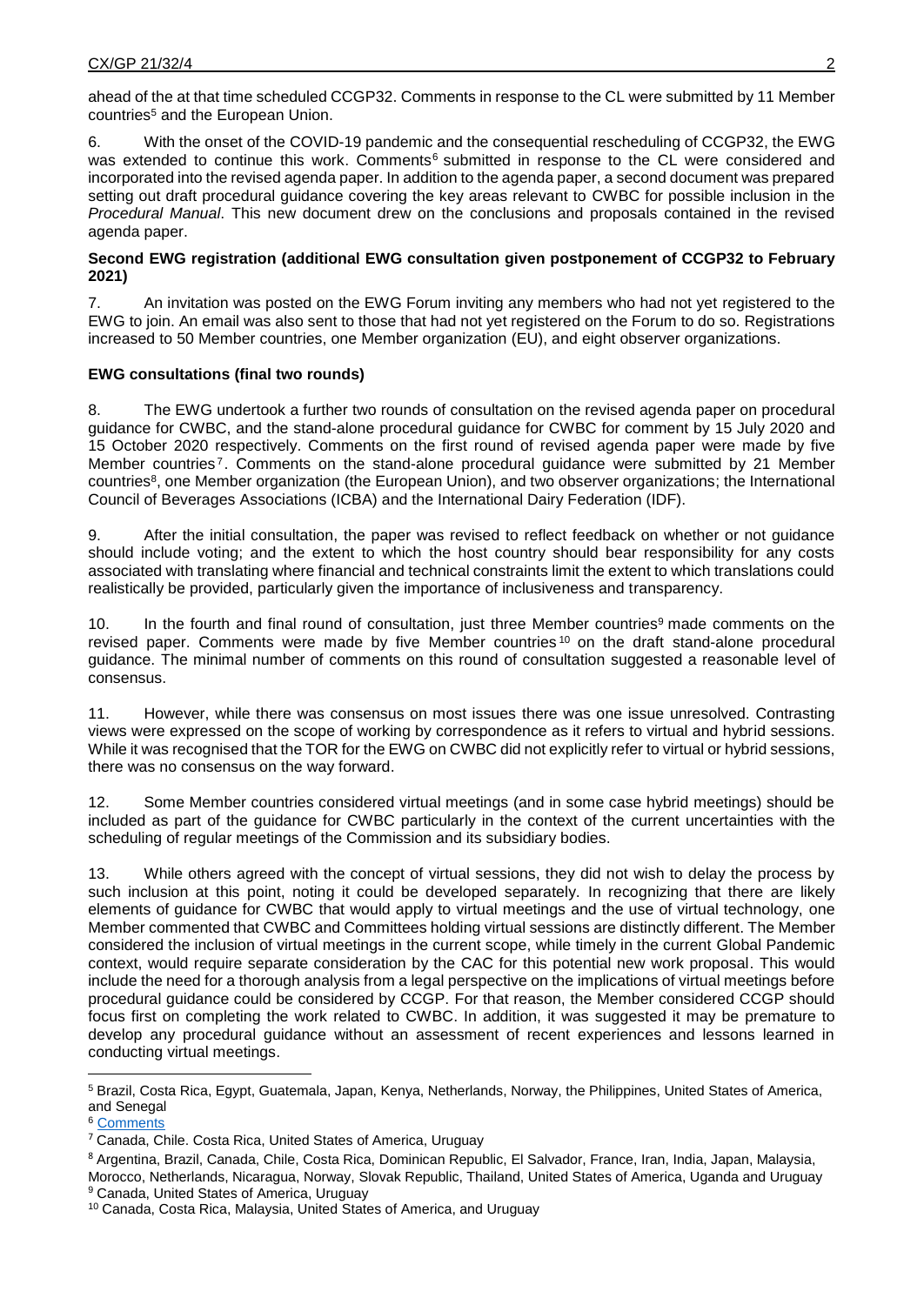14. Still other Member countries considered that virtual sessions (and hybrid) should only occur in extraordinary circumstances. There is no clear agreement within the EWG on this issue.

15. Given there is no consensus, in the EWG, on the way forward for virtual (and hybrid) meetings all such references in this paper and the draft stand-alone procedural guidance, have been placed in [ ] for further discussion at the committee level.

16. Regardless of the discussion regarding virtual and hybrid meetings, any decision to initiate work by correspondence by one or more Codex committees would always be taken by the CAC taking into consideration the advice of the host country and on the basis of any advice provided by the Executive Committee of the CAC. All Codex members and observers can participate in all committees and also receive CLs.

## **2. BACKGROUND**

2.1 In recent years, several Codex committees that had previously been adjourned *sine die* were reactivated to undertake specific and discrete items of work by correspondence. Examples include the following:

- Codex Committee on Sugars (CCS) reactivated to work on developing a *Codex Standard for Non-Centrifuged Dehydrated Sugar Cane Juice/Panela*;
- Codex Committee on Milk and Milk Products (CCMMP) reactivated to work by correspondence to develop *Codex Standards for Processed Cheese* and *Dairy Permeate Powders;* and
- Codex Committee on Cereals, Pulses and Legumes (CCCPL) reactivated to work by correspondence to develop a *Codex Standard for Quinoa*.

2.2 The experience and results of these deliberations have been mixed. Discussions in the CCS encountered considerable difficulties particularly regarding the scope and definition issues necessitating several extensions of the timeframe for advancement of the draft standard. This work was discontinued at CAC42 (2019). 11

2.3 It should be noted that the experience of the CCMMP was similarly mixed. While the committee was able to progress the *Standard for Dairy Permeate Powders* successfully, the work on *Standards for Processed Cheese* had to be discontinued because of irreconcilable differences on core issues. The intractable differences did not come as a surprise as they were highly evident at previous physical meetings of the committee, prior to its adjournment, and working by correspondence and convening physical working groups (PWGs) did not resolve them.

2.4 The CCCPL was able to resolve the majority of the issues surrounding the draft *Standard for Quinoa*, except for moisture content and grain size. These two issues were raised by countries at CAC41 (2018). After further discussion, CCCPL forwarded provisions to CAC42 (2019) with a recommendation for final adoption at Step 8. CAC42 adopted the standard with moisture content provisions: only the grain size issue remains unresolved. 12

2.5 In the first half of 2018, the Codex Committee on Processed Fruits and Vegetables (CCPFV) met electronically through an electronic user group called "CCPFV-online" using the electronic Codex Forum in order to complete three specific tasks laid out for CCPFV by CAC40 (2017).

2.6 Twenty Member countries, one Member organization (EU), and seven observer organizations joined CCPFV-online. CCPFV-online used the results of an online survey and other inputs to develop recommendations for each of the three tasks. These recommendations were presented to CAC41 in a report. CAC41 endorsed continuing with the next steps that CCPFV-online had recommended (which included establishing 7 EWGs to work on 5 standards and responses to matters referred from CCFA and CCMAS). In short, CCPFV successfully used the electronic meeting forum to complete the specific tasks it was assigned while using resources efficiently. From the latter half of 2018 through to June 2019 participation in some of the seven CCPFV EWGs was low; however, all made progress. In July 2019, CAC42 approved the CCPFV Chairperson's recommendations to continue working by correspondence and assess whether a physical meeting in 2020 would be appropriate.<sup>13</sup>. Based on the progress of the EWGs, the decision was made to post the work of the EWGs on the Codex Online Commenting System (OCS) for inputs by all Codex members, and

 $\overline{a}$ <sup>11</sup> REP19/CAC, paragraph 111(i)

<sup>12</sup> REP19/CAC, paragraphs 44-45

<sup>13</sup> CX/CAC 19/42/11 Add. 1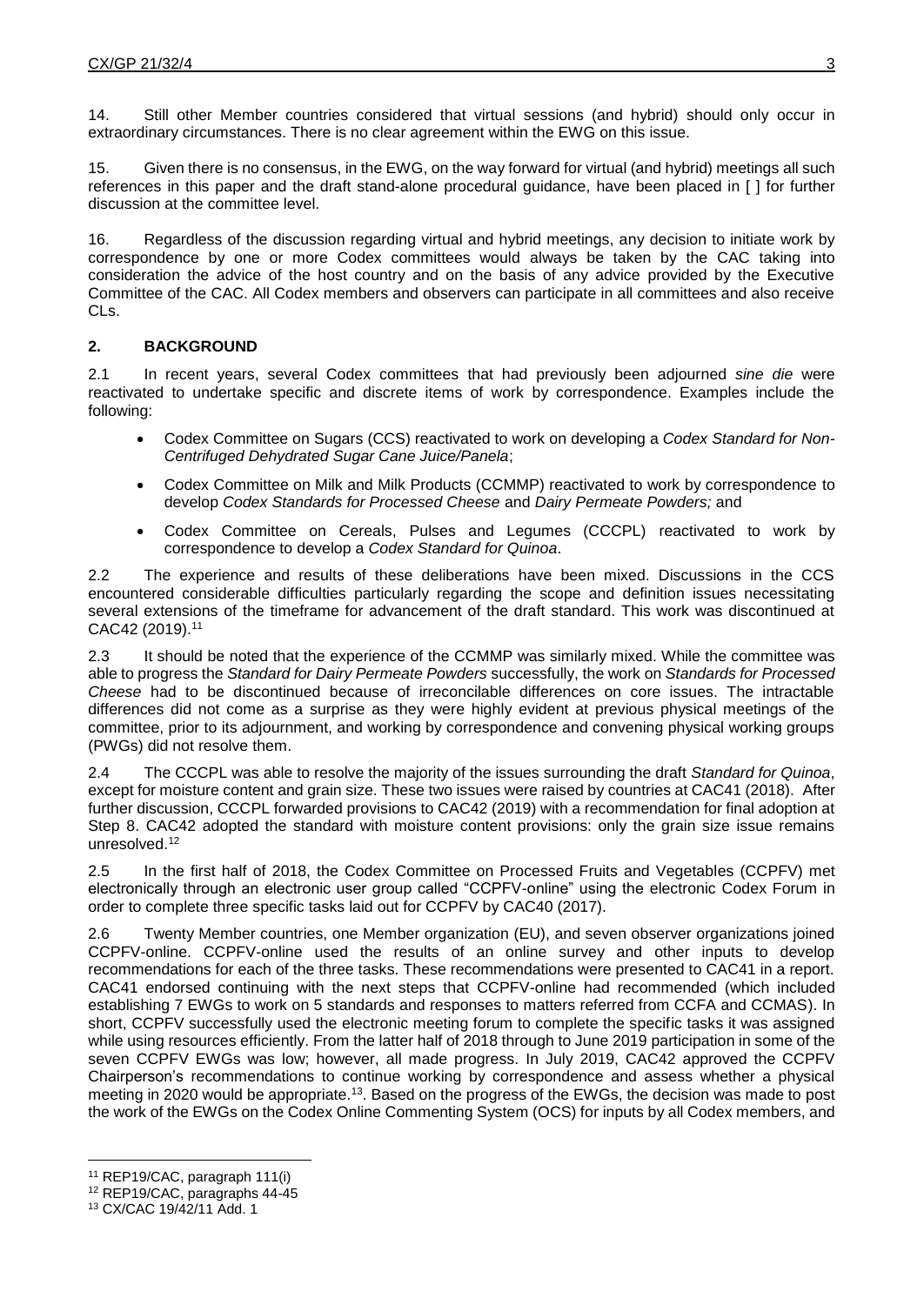then convene a full plenary session of CCPFV by correspondence to further elaborate the draft standards being reviewed in the OCS and finalize responses to the matters referred.

2.7 In September 2019, an invitation to CCPFV29 (working by correspondence) was issued by the Director General of the Food and Agriculture Organization (FAO) and the Director General of the World Health Organization (WHO) and was circulated to Codex members and observers with a provisional agenda in accordance with the *Procedural Manual*<sup>14</sup> *.* CLs were distributed inviting members and observers to comment on the five draft standards via the OCS and on matters referred from CCFA and CCMAS. This 12-item provisional agenda and the associated working documents were posted on the Codex website established for the meeting. On December 3, 2019, the CCPFV Chair posted a welcome and introductory message on the Codex Forum for CCPFV29, which established that activities at the Codex Forum site would begin on January 2, 2020, provided a proposed schedule for the meeting, and provided procedural guidelines, including the provision that a delegation's silence on a proposal would be interpreted as "not opposed". The session began on January 2, 2020 and concluded on July 29, 2020. It worked in the three languages used by CCPFV.

2.8 In early July 2020, the CCPFV29 Chairperson provided an update to CCEXEC79 as part of the Critical Review process (see CX/EXEC 20/79/2 Add.1). At that time, CCPFV29 had finalized its recommendations for three standards and was very near finalizing the remaining two, with the aim to see all five standards considered by CAC43 for final adoption at Step 5/8. This status was conveyed to CCEXEC79 via the Critical Review. CCEXEC79 agreed to recommend CAC adopt the three completed standards at Step 5/8, and noted in its report that, in the case of a successful conclusion of the remaining two, there would be no impediment to recommending CAC43 to adopt them at Step 5/8 (see REP20/EXEC2 paras. 53-65). In late July, CCPFV29 completed these last two standards and they were included in the CCPFV29 final report for consideration by CAC43 for final adoption at Step 5/8 along with the responses to matters referred from CCFA, CCMAS, and CCFFV. CCPFV29 posted its Final Report and concluded its session on July 29, 2020. Overall, CCPFV29 was successful in completing its agenda and achieving the outcomes of a typical plenary session. Notable was the length of time required, the need to adapt protocols to the CWBC venue, and the added resources required of the Secretariat and Chairperson in part to provide ongoing status of agenda items as a part of regular postings.

2.9 Finally, it is worth noting that because of unexpected disruptions during the 21<sup>st</sup> session of the Regional Coordinating Committee for Latin America and the Caribbean (CCLAC), the Regional Committee decided to suspend its meeting and continue with unfinished business by correspondence. CCLAC later convened a virtual regional meeting that achieved consensus on the adoption of the report.

# **3. CONSIDERATION OF THIS ISSUE BY CODEX**

3.1 Concerns relating to CWBC were first raised at CCGP30 (2016) by way of a discussion paper prepared by France and Germany. CCEXEC72 (2016)<sup>15</sup> requested a subcommittee, chaired by a Vice-Chairperson, to consider options and report back to CCEXEC73 (2017). CCEXEC73 asked the Secretariat to prepare a document for CCEXEC75 (2018) which analyzed the advantages and disadvantages of the options presented, and for CAC40 (2017) to consider the possibility of a pilot Committee on Standards Advancement (CCSA) (with a view to the CCSA being reviewed by CAC in 5 years' time).<sup>16</sup>

3.2 CAC40 asked the Secretariat to prepare a more detailed proposal highlighting possible terms of reference (TORs), modalities of work and cost implications of a CCSA for consideration at CCEXEC75 and at CAC41.<sup>17</sup> The document was to include a discussion of the advantages and disadvantages of the options based on the CAC40 discussion that could then be discussed at CCGP31 in 2019.

3.3 CAC41 deferred the question of implementing a CCSA pilot and instead asked CCGP31 to review the issues related to CWBC and to formulate procedural guidance, as appropriate, based on, and consistent with, relevant existing guidance in the *Procedural Manual*. CAC41 also asked the Codex Secretariat to prepare a discussion paper for CCGP on this issue.<sup>18</sup>

3.4 CCGP31 reviewed the discussion paper which, after consultation with the Codex Secretariat, had been prepared by the legal offices of FAO and WHO, and established an EWG charged with developing criteria to identify work appropriate to be undertaken by CWBC and procedural guidance for CWBC. The criteria were to be consistent with relevant guidance in the *Procedural Manual* (including decision making and reporting) and in keeping with the values of the Commission. After considering these items of work, the EWG was asked to make recommendations as appropriate on whether procedural changes related to CWBC are necessary.

# **4. CODEX VALUES**

 $\overline{a}$ <sup>14</sup> Section III, Guidelines for Subsidiary Bodies, *Procedural Manual (27th edition)*.

<sup>15</sup> REP17/EXEC1, paragraphs 32-33

<sup>16</sup> REP17/EXEC2, paragraphs 126-127

<sup>17</sup> REP17/CAC, paragraph 150-152

<sup>18</sup> REP18/CAC, paragraph 101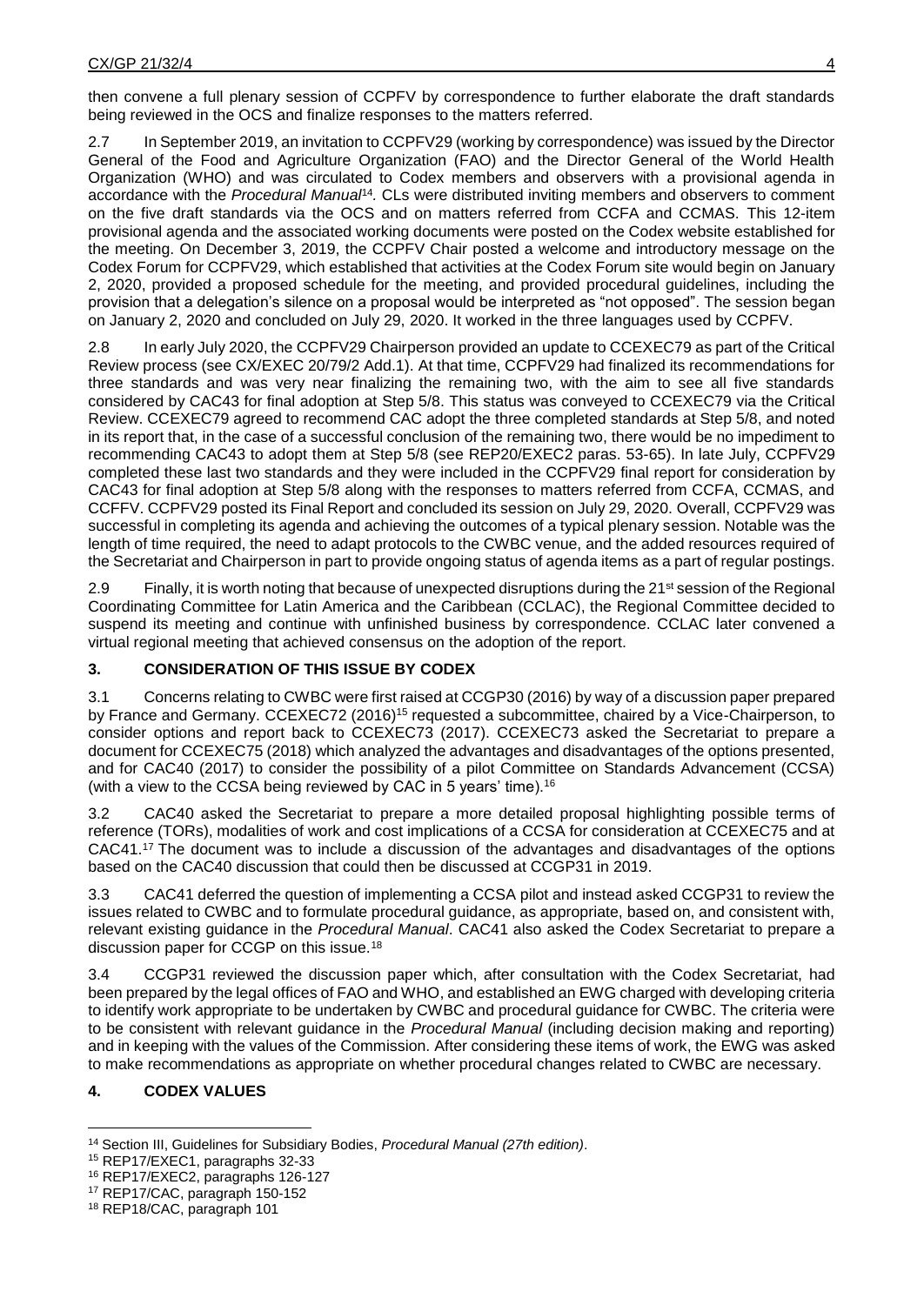4.1 An overarching consideration in relation to CWBC is the need to respect and adhere to the Commission's core values of collaboration, inclusiveness, consensus-building, and transparency. The proposals set out in this document are very much guided by these values.

## **5. ISSUES FOR DISCUSSION**

5.1 Discussions thus far in the Executive Committee and the Commission acknowledge the usefulness of CWBC as one of several mechanisms available to CAC to advance its work. However, members also recognized that CWBC posed specific challenges and procedural issues that need to be addressed if it is to be recognized and accepted as an efficient and appropriate option for advancing Codex work. Some of the specific issues that need to be addressed and clarified as appropriate include:

- i. The criteria relevant for selection and assignment of work by correspondence;
- ii. The role of Chairpersons in situations where there are no physical meetings;
- iii. Assessment and determination of consensus;
- iv. Criteria and process for advancement of standards through the step process, particularly in the case of failing to make progress on the core elements;
- v. Verification of membership and credentials for participation;
- vi. Status of conclusions and recommendations of CWBC;
- vii. Transparency and inclusiveness considerations (reporting and use of working languages); and
- viii. The role of the Codex Secretariat to enhance transparency and neutrality in CWBC.

## **6. CRITERIA RELEVANT FOR SELECTION AND ASSIGNMENT OF WORK BY CORRESPONDENCE**

6.1 Having a clear set of criteria for the assignment of appropriate work to a CWBC is an essential prerequisite and critical first step in deciding on the mechanism for advancement of an item of work (including new or revision work). Without prejudice to the provisions of paragraph 6.11.1 below, a clear set of criteria should be established for appropriate work by a CWBC.

6.2 The Chairperson has the responsibility for ensuring members (and observers) have had every opportunity to comment on a new work proposal. This is typically achieved via circulation of proposals and discussion at a physical meeting of the committee.

6.3 A flexible approach would be required, however, particularly in the case of a committee adjourned *sine die,* where it may not be practicable to meet physically to discuss the work proposal. In such situations, the CAC may well provide the forum for discussion of new work proposals as was the case with processed cheese and dairy permeate powder standards.

6.4 It is worth noting at the outset that CWBC will be the exception rather than the rule and should only be considered in specific circumstances or situations. These could include such factors as the status of the committee and its work programme. We do not envisage a time where CWBCs will ever entirely replace the need for physical meetings. [The issue of whether virtual committee sessions are appropriate in certain circumstances, and how they may be conducted, is arguably a separate issue from working by correspondence. Some members of the working group believe that these issues are beyond the scope of the work assigned to CCGP and require further consideration by CCEXEC and CAC].

6.5 To date, CWBC have only been implemented for commodity standards (and, therefore, there was an inherent focus on commodity committees in considering the correspondence setting). It is important to recognise that while commodity committees may have dominated the requests to work by correspondence to date, it is reasonable that the criteria developed should apply broadly to all Codex committees to ensure they are relevant and durable and cover the full range of Codex work.

6.6 When the Commission is faced with a request to commence work in an area that falls within the terms of reference of a committee adjourned *sine die* (or which has completed all work in the step process and has not set a date for a future meeting, (such as was the case of CCPFV), it has the option of either reactivating the committee or assigning that work to another committee that is actively meeting. <sup>19</sup> The latter approach was adopted in the case of histamine work, which was assigned to the Codex Committee on Food Hygiene (CCFH) when the Codex Committee on Fish and Fishery Products (CCFFP) adjourned. If the Commission decides to

 $\overline{a}$ <sup>19</sup> Section 5. (iii) Guide to the Procedure for the Amendment and Revision of Codex Standards and Related Texts, Procedures for the Elaboration of Codex Standards and Related texts, Section II: Elaboration of Codex Standards and Related Texts, *Procedural Manual (27th Edition)*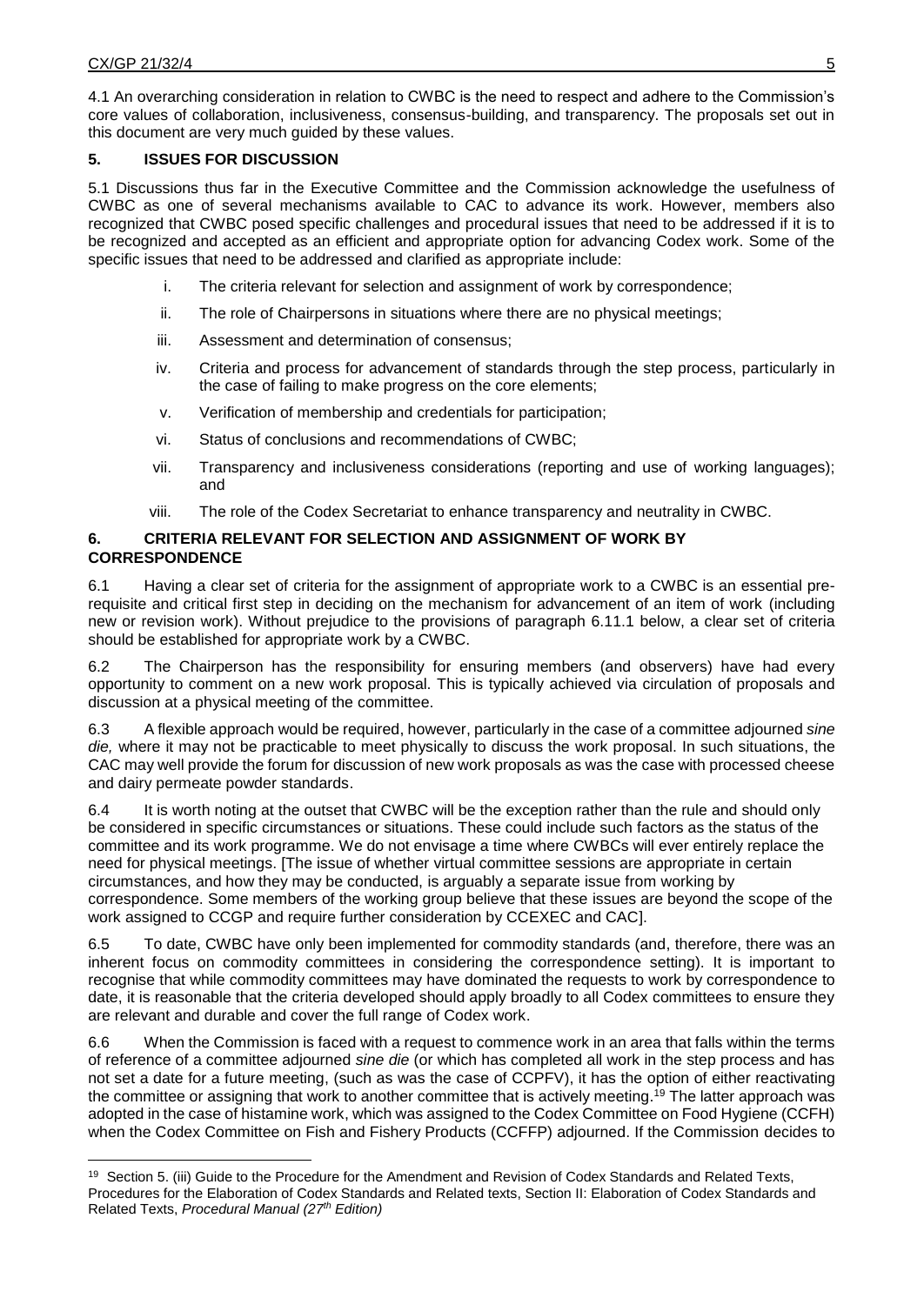assign the work to the committee that has the mandate for that area of work, the next issue for determination is the mode of operation: whether to reactivate the committee and request that the committee host provide for physical meetings, or whether to reactivate it to work by correspondence. The CCFFP was re-activated by CAC43 (2020) to work by correspondence on a new task that falls under its mandate .

6.7 The determination of the mode of operation has, for the few times that it was made, generally been made taking into consideration the workload of the committee, sometimes without sufficient regard to the complexity of the work and prospects for advancement by electronic means. This was indeed the situation that was faced by the Commission when presented with renewed calls for restarting work on processed cheese. The issue of developing a revised *Codex Standard for Processed Cheese* had been discussed in CCMMP without success over a period of 18 years. During that time, numerous physical meetings of the committee failed to make progress on core elements of the standard. When CCMMP was adjourned *sine die* in 2010 having completed its work programme, the Commission also revoked the existing standards for processed cheese products, as recommended by CCMMP.

6.8 The Commission later decided to restart work on a revised *Standard for Processed Cheese* and agreed to reactivate CCMMP to work by correspondence on this issue, given continuing interest in this work and recognising opportunities for possible physical meetings at the working group level. Some members expressed the view that this was unlikely to be successful, but the Commission nevertheless agreed to make a further attempt given the continuing interest from several members.

6.9 Interestingly, while CCMMP failed to make progress on processed cheese despite these renewed efforts, it was successful in developing the *Standard for Dairy Permeate Powders* entirely through working by correspondence and within the prescribed timeframe.

6.10 The experience of CCMMP clearly demonstrates the need for clearer criteria for selection and assignment of work to reactivated committees. The experience of CCMMP may also illustrate that amenability to standardization, scope of the proposed work, and the likelihood of reaching consensus in light of past experience, should be considered.

## **6.11 Proposal for criteria when deciding on work to be assigned to CWBC**

6.11.1 It is proposed that the Commission consider the following criteria as a whole (where they apply) when deciding on proposed work (new, and revision) to be assigned to CWBC versus meeting physically:

- i. Scope, objective and content of the proposed work assigned to a CWBC;
- ii. Nature and complexity of the proposed work and its previous and recent history in Codex (for example, this may include, *inter alia*, the timeframe to develop the proposed work, diversity of stakeholders involved, characteristics of the proposed work and/or related factors);
- iii. The urgency and importance of work;
- iv. Need for and availability of adequate scientific information and/or other supporting information, including any support from expert bodies;
- v. Potential for assigning the proposed work to an existing committee, with relevant expertise, that is meeting physically. This should take into consideration factors such as whether:
	- a. the work can reasonably be expected to be completed within a set timeframe such as indicated in the TOR of the relevant CWBC, and
	- b. the committee to which it is intended to be assigned has a recent history of timely completion of its work programme;
- vi. [Potential for the use of web-based tools and real-time technology to facilitate meetings either and committee or working group level to help progress the work of the Committee among members (including for a limited number of issues that may be challenging to manage in the correspondence setting);]
- vii. Amenability of the work to standardisation;
- viii. Participation/attendance history in past plenary sessions of the relevant committee; and
- ix. Prospects for achieving consensus within the prescribed timeframe.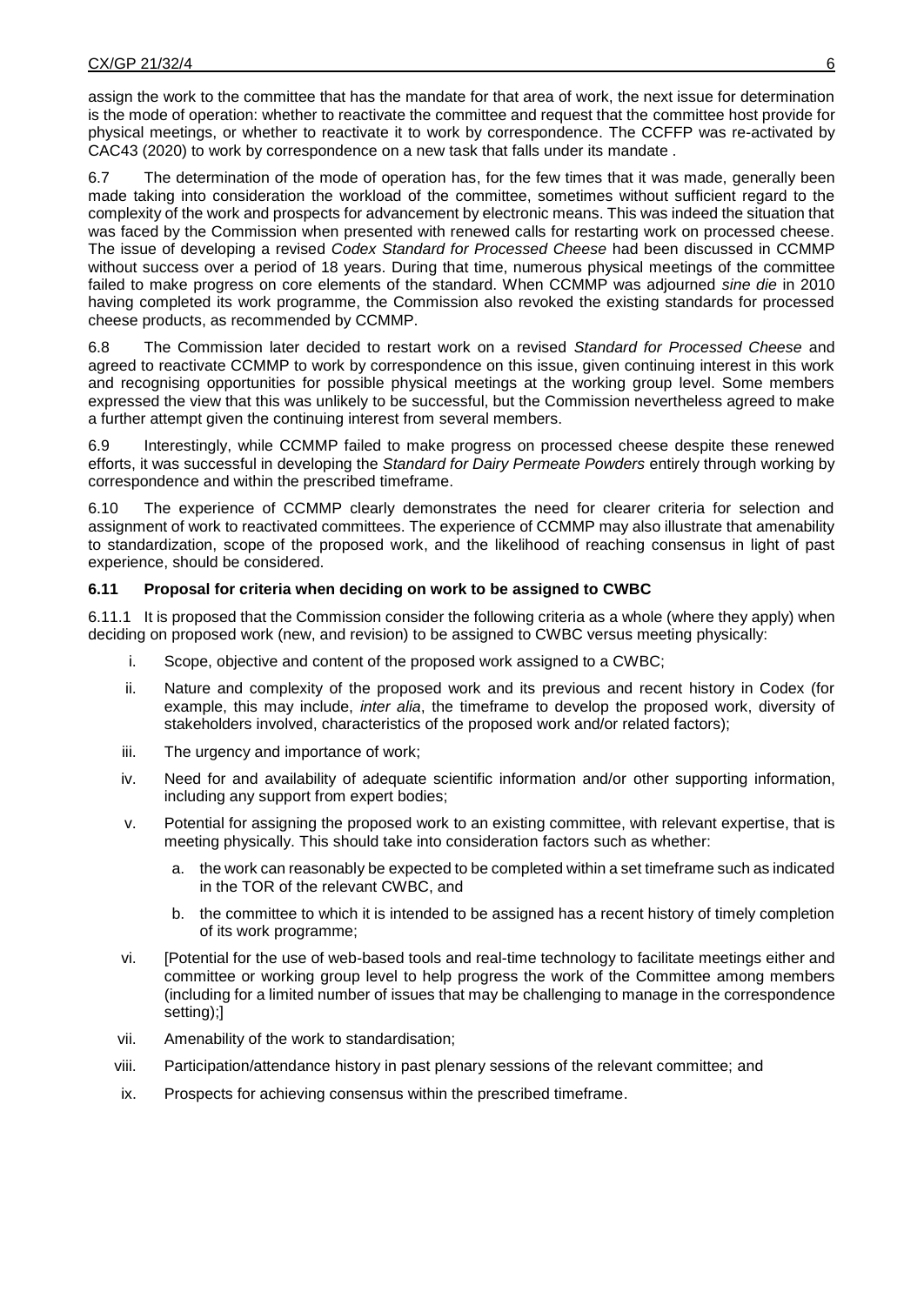6.11.3 All possible ways should be considered on how to consult with committees around the proposal to work by correspondence prior to submission of the proposal to the CCEXEC*.* For example, circulation for comments (including the issuance of CLs [and the use of technology such as webinar), to increase inclusiveness and participation should be considered. The protocols and practical management of web tools are beyond the scope of this paper and will require separate and dedicated consideration]. If there are proposals for new work that have not been reviewed by the relevant committee, CCEXEC (in the critical review process) and the Commission should take extra care in considering whether the project document meets the criteria in the *Procedural Manual*.

# **7. ROLE OF CHAIRPERSON AND THE CODEX SECRETARIAT IN CWBC**

7.1 One of the major issues raised in the Secretariat paper to CCGP31 was the role of Chairpersons of CWBC. It has been suggested that in CWBC there is potential for Chairpersons to assume a greater degree of influence over proceedings and determination of conclusions. This may be especially true if only the Chairperson of the Committee has access to responses to CLs. It has been suggested that, in the interests of transparency, all members should be able to review the comments to CLs that are posted in the Codex Online Commenting System (OCS).

7.2 Further, it was emphasized that members need to participate actively by providing comments and inputs into the discussions of the CWBC and regularly checking the website. A Chairperson could fill a void, if needed, but it is preferable for members to contribute to the discussion dynamically and provide the committee with proposals for consideration. Member countries and observers with an interest in the work should register for the committee so that they will have access to all documents and deliberations on the Codex Forum. In the absence of dynamic and real-time interaction such as those in physical meetings, the conclusions and recommendations of Chairpersons are entirely based on written comments. A challenge for CWBC is that the participants do not have an opportunity to communicate and interact directly and immediately with other participants. In face-to-face meetings, participants' interventions are dynamic and take account of comments from other delegations. In-person dialogue can be helpful to Chairpersons in assessing national positions and identifying opportunities for consensus building.

7.3 These are legitimate concerns that need to be addressed if the Commission is to have confidence in CWBC. It is important that Chairpersons of CWBC take all practical steps to ensure that the views of all members who participate in the work are considered and that conclusions and recommendations are clearly documented.

7.4 A key principle in providing guidance on committee roles is that where the roles vary between that in the physical setting and that in CWBC, justification needs to be provided. The aim is to ensure the correspondence setting mirrors, as closely as possible, the physical setting to ensure confidence in the process.

7.5 The role of the Codex Secretariat includes providing guidance and support to the Chairperson on procedural and other matters relating to the work of the CWBC to support the efficient operation of the CWBC**.** This is particularly the case with respect to provision of procedural guidance and drafting of the report, and this will be different from that in the physical setting where they are privy to real time discussions. It will be important therefore that the guidance clarifies those aspects of the role to ensure comparability of procedures and processes as between meetings in physical setting versus those in the correspondence setting.

7.6 The *Procedural Manual* also provides for the roles of a Co-chairperson, Facilitators and Rapporteurs. When advancing work in the correspondence setting it is worth considering if these roles can be used with good effect. The Chairperson will make the determination (as provided for in the *Procedural Manual*).

7.7 The role of the Chairperson should include working with the Codex Secretariat (and in consultation with the Co-Chairpersons and the EWG Chairpersons) to ensure that the report clearly documents where there are significant points of difference either in relation to the content of the work or with respect to the advancement of the standard. In particular, conclusions and recommendations on advancement of work through the step process should be clearly documented, transparent, and based on the views of the members participating in the work. It will be important to ensure there is enough time and opportunity for members to

 $\ddot{\phantom{a}}$ <sup>20</sup> Procedures for the Elaboration of Codex Standards and Related Texts, Section II: Elaboration of Codex Standards and Related Texts, *Procedural Manual (27th Edition)*

<sup>&</sup>lt;sup>21</sup> Criteria for the Establishment of Work Priorities, Section II: Elaboration of Codex Standards and Related Texts, *Procedural Manual (27th Edition)*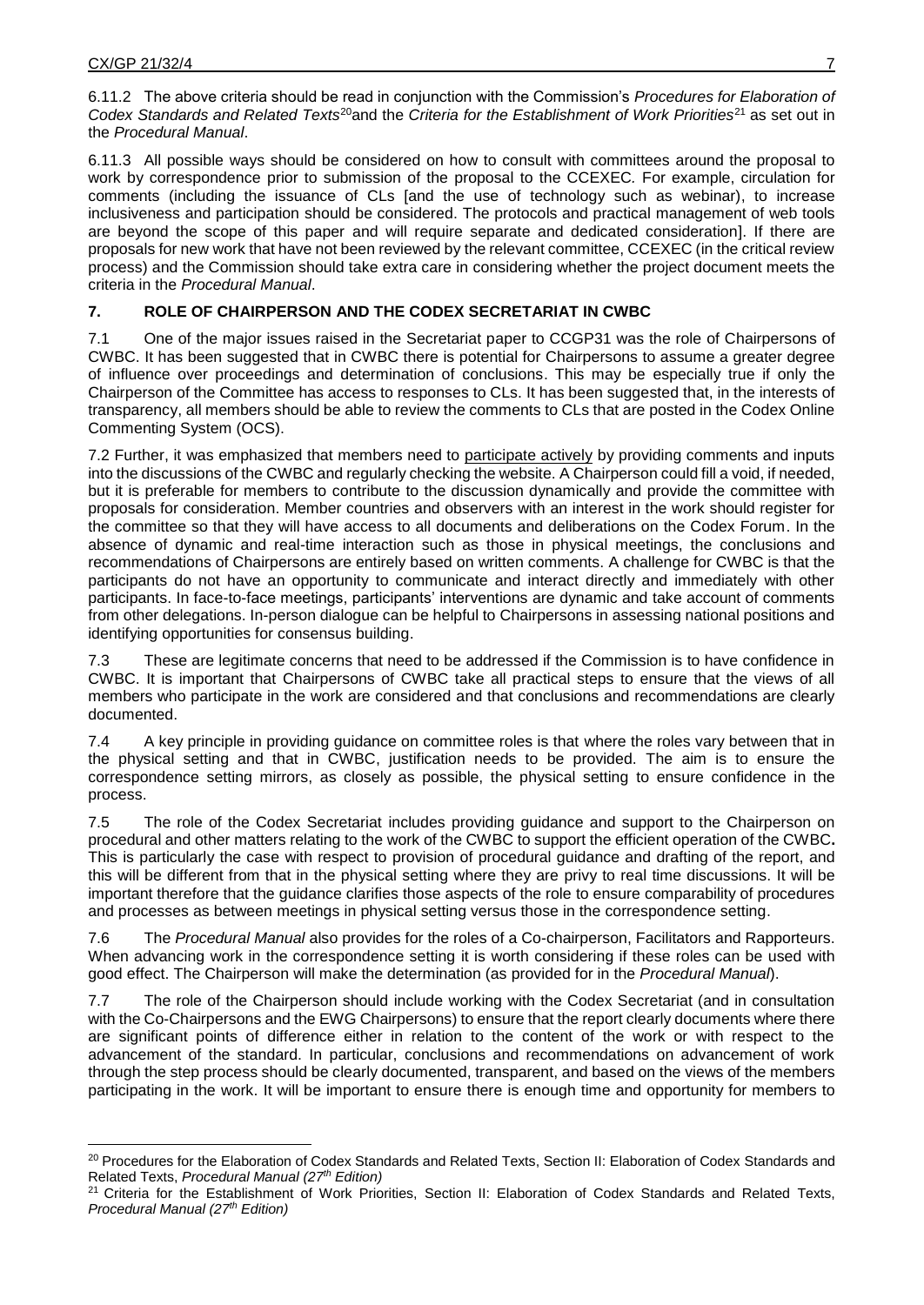$\overline{a}$ 

respond to comments made by other members, much like a plenary conversation in real time. The Codex Secretariat has a role in providing the necessary functions to support the efficient operation of the CWBC.

7.8 When, in the judgement of the Chairperson, it becomes clear that no progress is possible by a CWBC, the committee Chairperson may propose one of the following options to the CWBC (in the first instance) before referring the matter to CCEXEC/CAC to:

- i. Convene the physical session of the original committee; or
- ii. Switch from working by correspondence to an alternative, physical mode of working, for example recommending referral to another committee that is meeting physically or
- iii. Request the Secretariat to convene a meeting of a Rule XI 1. (a) subsidiary body (establishing an entirely new committee); <sup>22</sup> or
- iv. Propose the discontinuation of the work.

7.9 Specific procedural guidance covering the above mentioned options may be useful to ensure all options are clear.

7.10 This was the approach taken by CCMMP deliberating on the draft Standard for Processed Cheese. Two PWGs were held, one in Brussels (Belgium) and one in Montevideo (Uruguay), providing members the opportunity to attend if they wished to participate.

7.11 Current global dynamics have accentuated the case for working by correspondence since this work on CWBC began 12 months ago. A flexible approach ensuring that work can be readily switched to the different modes of operation, as appropriate, will therefore be essential.

### **7.12 Proposal on guidance for Chairpersons of CWBC**

7.12.1 Based on the above, it is proposed that the Commission consider the development of specific procedural guidance for Chairpersons of CWBC similar to what is already contained in the *Procedural*  Manua<sup>p<sub>3</sub></sup>.

7.12.2 Such guidance to Chairpersons of CWBC could include, among other things, the following specific considerations:

- i. The role of the Codex Secretariat in providing all of the functions to support the efficient operation of the CWBC including verification of credentials of participants, preparing and circulating Committee reports and providing support and guidance to the Chairperson on procedural and other matters relating to the work of the CWBC.
- ii. The importance of inclusiveness and recognition of all participants;
- iii. The interpretation of silence, and the importance of clarifying that silence in the absence of specific contrary views or objection will be taken to mean tacit agreement or no objection to proceeding (such as the steps the Chairperson can take to highlight this factor when seeking comment on the progression of a standard);
- iv. The role and place of voting in the correspondence setting as a measure of support or otherwise (as distinct from determining the level of consensus);
- v. The potential role of a Co-Chairperson, Facilitator, and Rapporteur; and
- vi. The importance of transparency, including suggestions on how this could be achieved.
- vii. Chairpersons having circulated their proposal to the CWBC may refer, for consideration of the Commission, alternative mechanisms for advancement of work (e.g., convening a physical meeting) as provided for under Rule XI.6. (b) $^{24}$  in the event that a CWBC has failed to make progress.

<sup>&</sup>lt;sup>22</sup> Rule XI. Subsidiary Bodies, Rules of Procedure of the Codex Alimentarius Commission, Section I, Basic Texts and Definitions, *Procedural Manual (27th Edition)*

<sup>23</sup> Guidelines to Chairpersons of Codex Committees and *Ad Hoc* Intergovernmental Task Forces, Section III: Guidelines for subsidiary bodies, *Procedural Manual (27th Edition)*

<sup>&</sup>lt;sup>24</sup> Rule XI.6.(b) Subsidiary Bodies, Rules of Procedure of the Codex Alimentarius Commission, Section I: Basic texts and definitions, *Procedural Manual (27th Edition)*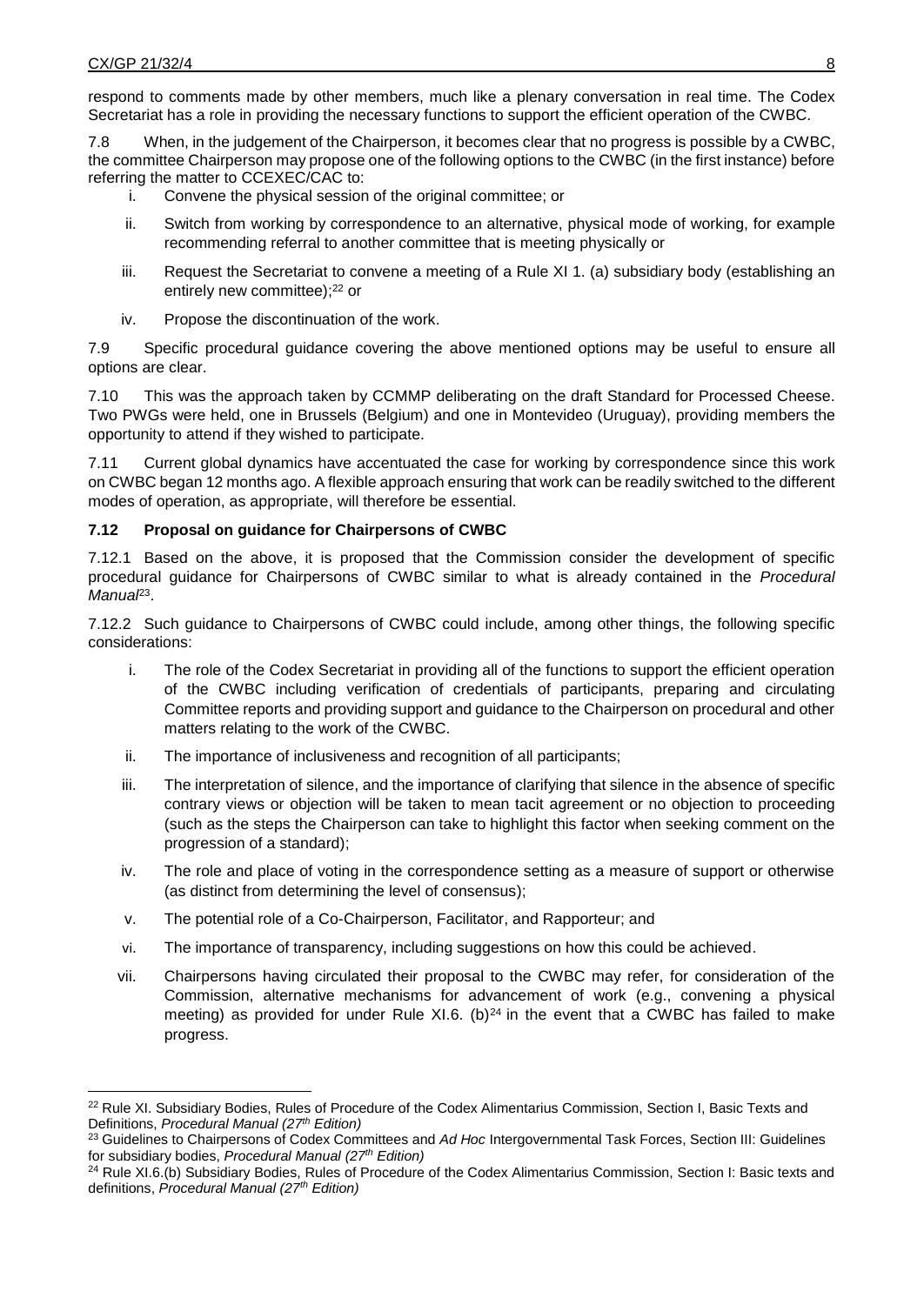## **8. INCLUSIVENESS, PARTICIPATION AND LANGUAGE**

8.1 The *Procedural Manual*<sup>25</sup> provides that the host government has the responsibility for operating costs such as processing of all working documents and reports of Codex committees (i.e., agenda papers and CLs) in not less than three of the working languages of the Commission<sup>26</sup>. Interpretation services are also the responsibility of the host government with simultaneous comments in the working languages provided at physical meetings of the committee.<sup>27</sup> Written comments provided after a specified deadline may not be translated.

8.2 CWBC have typically tended to work in only one of the Commission's languages. While this is an eminently pragmatic approach, it does have the potential to limit inclusiveness, which is one of the core values of the Commission.

For the sake of inclusiveness and maximum participation, CWBC should operate by default, in not less than three of the working languages of the Commission<sup>28</sup> as determined by CAC. There may at times be justification for flexibility where financial and technical constraints limit the extent to which translations could realistically be provided. These are, ultimately, matters for the Commission to decide.

8.3 Host governments should continue to have responsibility for translation of documents for CWBC, particularly the translation of working documents and reports in the Commission's working languages. It will also be important to have the flexibility to trial new technology (for translation) as it continues to be advanced. Where there is justification for a flexible approach (as occurs in the physical setting), various options are available, such as:

- the CWBC translating comments made in 'session' (via an internet translator, or machine translation); and
- the submitters themselves providing (voluntarily) a translation of their comments with their submission.

8.4 This approach ensures such costs do not provide a barrier to the hosting of CWBC and can facilitate timely progress of the CWBC's work.

## **8.5 Proposal regarding languages**

 $\ddot{\phantom{a}}$ 

8.5.1 For the sake of inclusiveness and maximum participation, CWBC should operate by default, in not less than three of the working languages of the Commission, as determined by CAC. Further all agenda papers and reports should be translated (into the working languages of participating members), where possible. Comments should be submitted within the specified time to allow time for the working documents to be translated.

8.5.2 There may at times be justification for flexibility where financial and technical constraints limit the extent to which translations could realistically be provided. Given the importance of inclusiveness and transparency, any proposal to deviate from the requirement to operate in not less than three of the working languages of the Commission should be based on careful consideration of all relevant factors.

Commenters themselves may choose to provide translations of their comments. Alternatively, and where appropriate, the host country may choose to use online/electronic translations (provided they are appropriately referenced and meet quality standards).

## **9. VERIFICATION OF MEMBERSHIP AND CREDENTIALS FOR PARTICIPATION**

9.1 Some concern has been raised about how membership and representation is determined when committees are working by correspondence.

<sup>25</sup> Rule XIII.4 Budget and Expenses, Rules of Procedure of the Codex Alimentarius Commission, Section I: Basic texts and definitions, *Procedural Manual (27th Edition)*

<sup>&</sup>lt;sup>26</sup> These are the working languages of both the Food and Agriculture Organization of the United Nations and the Health Assembly of World Health Organization.

<sup>27</sup> Secretariat, Organization and Duties, Guidelines to Host Governments of Codex Committees and *Ad Hoc* Intergovernmental Task Forces, Section III: Guidelines for subsidiary bodies, *Procedural Manual (27th Edition)*

<sup>&</sup>lt;sup>28</sup> These are the working languages of both the Food and Agriculture Organization of the United Nations and the Health Assembly of World Health Organization.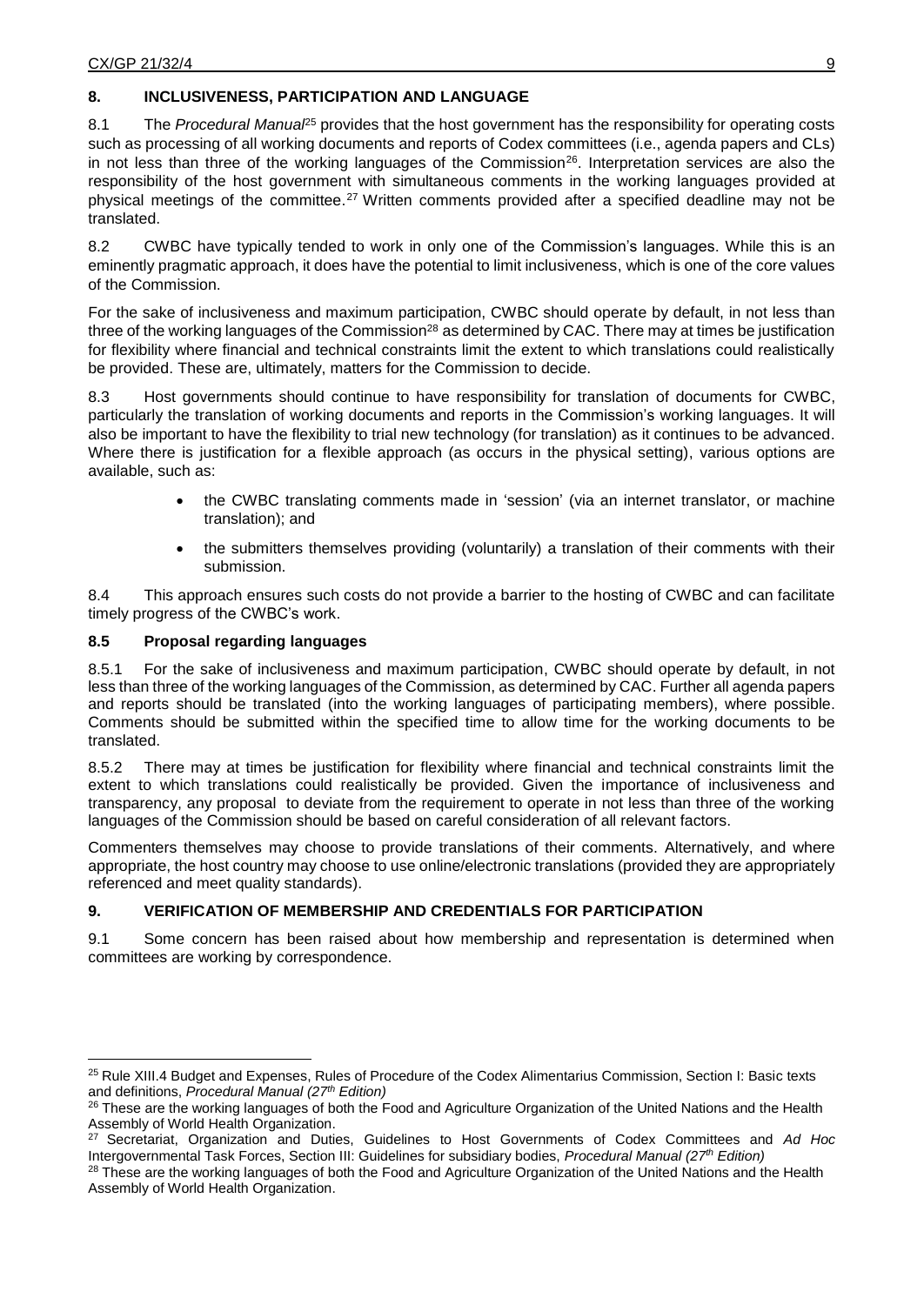9.2 Membership<sup>29</sup> and representation<sup>30</sup> at meetings are covered in the *Procedural Manual* provisions that apply to physical meetings of committees and working groups. Under the current rules of procedure, meetings of Codex committees and working groups are open to all members and observer organizations of the Commission. Codex procedural rules require all official communications to Codex, including those relating to membership and participation in meetings of committees and working groups, be notified through the designated Codex Contact Point (CCP) and require designation of a single representative/head of delegation. This does not prevent the head of delegation being supported by an alternate representative who can respond where the head of delegation authorises (as occurs in the physical setting). The status and credentials of participants in Codex committees are also subject to scrutiny and verification by the Codex Secretariat.

9.3 There is a need to define what constitutes 'a session' in correspondence setting. Physical meetings of committees are typically held over a finite period of time and members come together to consider its work programme. It is of course worth noting that a lot of the preparatory work is conducted by electronic means such as electronic working groups. Using this analogy, in a correspondence setting, committees will have recourse to electronic working groups [and virtual meetings] (formal and informal) to discuss its work programme including advancement of standards through the step process. To ensure comparability of sessions of committees meeting physically and those meeting by correspondence, sessions of CWBC would refer to those occasions when the committee engages in formal consultations with participants by correspondence [or virtual means over a specified date or period of time].

## **9.4 Proposal regarding verification of membership, and credentials for participation**

9.4.1 It is proposed that the Commission clarify that the rules and procedures for accreditation and official recognition of the credentials of representatives of Member countries and observer organizations to Codex CWBC are the same as those already in place for physical meetings of committees. These include the requirement to notify through the official National Codex Contact Point (CCP) the head of delegation and other members of national delegations. The same provisions that apply currently to physical meetings of Codex Committees should be included in any guidelines for CWBC.

9.4.2 To ensure comparability of sessions of committees meeting physically and those meeting by correspondence, sessions of CWBC would refer to those occasions when the committee engages in formal consultations with all registered participants by correspondence [or virtual means] over a specified date or period of time.

9.4.3 Sessions of CWBC should be held over a specified period of time and should be concluded with reports submitted to the Executive Committee for critical review.

9.4.4 Each session of the CWBC (if there are multiple sessions) should be concluded in time to facilitate the critical review requirements of the Executive Committee. After new work is assigned to a CWBC, and before work commences, there shall be a defined period for registration with a clear commencement and closure date during which members and observers may register.

### **10. DETERMINING A QUORUM (BEFORE A CWBC SESSION CAN BEGIN, AND MAKE DECISIONS)**

10.1 Determination of a quorum is as much an issue for CWBC as it is for committees working through physical sessions. It is important that deliberations and recommendations of CWBC are in accordance with the Commission's values and procedural requirements. In general, a quorum is required to ensure that there is sufficient interest and attention by a significant percentage of an organization's membership, to ensure that an action or standard will be broadly representative of the members' priorities and interests and/or warrant investment of organizational resources.

10.2 The *Procedural Manual*<sup>31</sup> stipulates that in cases where there are recommendations to amend the Commission's Statutes and when adopting amendments or additions to the present rules, a quorum is determined only when there is a majority of Commission members.

10.3 For all other cases, a quorum is determined when there is a majority of Commission members attending the session, provided that such a majority is not less than 20 percent of the total Commission

 $\ddot{\phantom{a}}$ <sup>29</sup> Rule I. Membership, Rules of Procedure of the Codex Alimentarius Commission, Section I: Basic texts and definitions, *Procedural Manual (27th Edition*

<sup>30</sup> Rule VI. Sessions, Rules of Procedure of the Codex Alimentarius Commission, Section I: Basic texts and definitions, *Procedural Manual (27th Edition)* 

<sup>31</sup> Rule VI.7. Sessions, Rules of Procedure of the Codex Alimentarius Commission, Section I, Basic texts and definitions, *Procedural Manual (27th Edition)*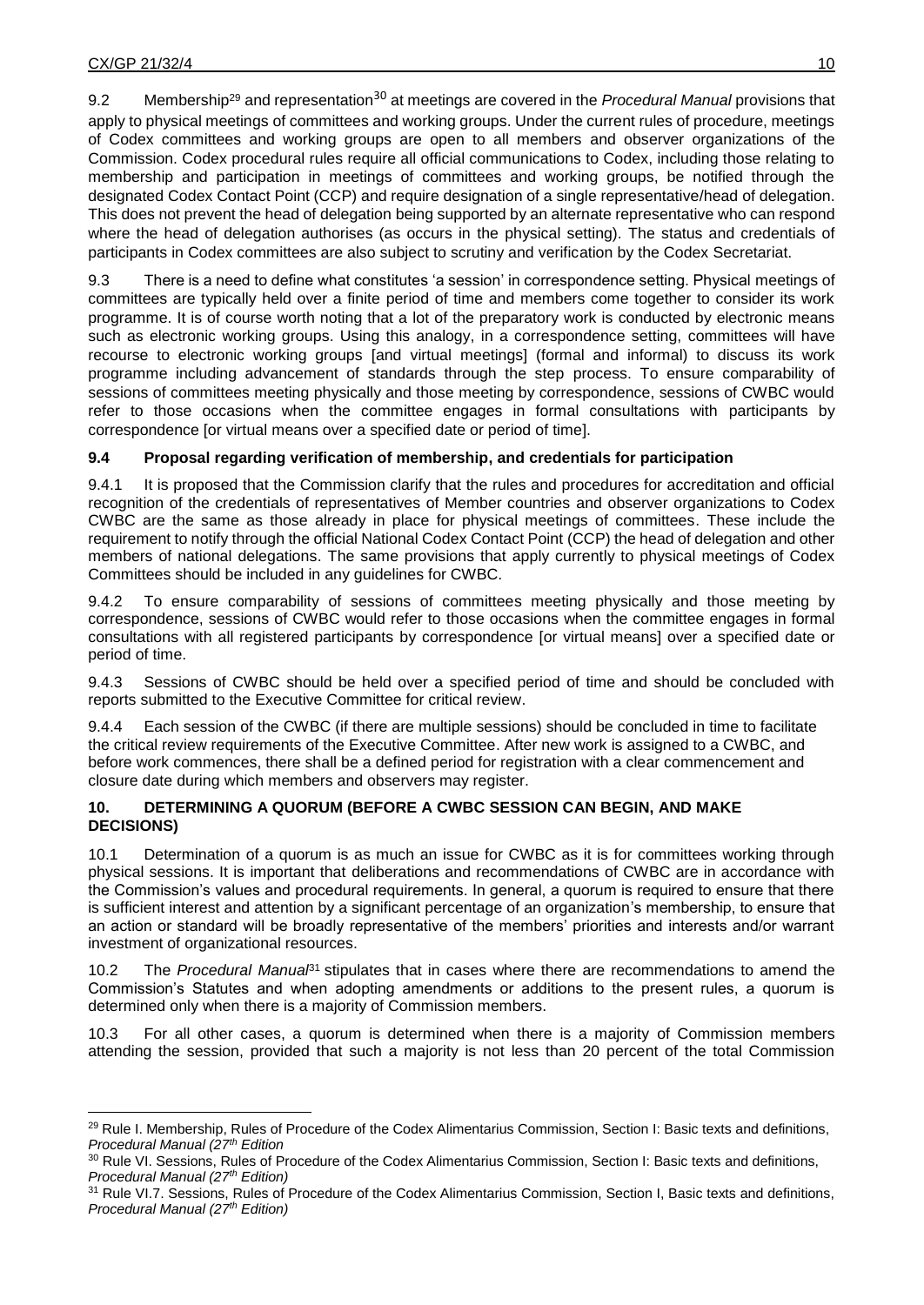$\overline{a}$ 

membership, nor less than 25 members (or for a regional meeting one third of the members belonging to the region).

## **10.4 Proposal regarding quorum**

10.4.1 For a CWBC, a majority of Commission members registering for the committee shall constitute a quorum, provided that such a majority is not less than 20 percent of the total Commission membership, nor less than 25 members (or for a regional meeting, one third of the members belonging to the region or group of countries concerned). For the avoidance of doubt, it may be useful to provide specific examples of how to determine if a quorum is reached.

10.4.2 The period in which registration applies (i.e. a session) should be stipulated.

## **11. ADVANCEMENT OF STANDARDS AND RELATED TEXTS**

11.1 The *Procedural Manual* <sup>32</sup> directs Chairpersons to consider a number of measures to facilitate consensus in the elaboration of standards, including ensuring that matters are not progressed through the step process until all relevant concerns are taken into account and adequate compromises worked out. There is an acceptance that the measures to 'facilitate consensus' in the *Procedural Manual*<sup>33</sup> are clearly applicable to committees in both physical and correspondence setting and no further and more specific guidance is needed for CWBC.

11.2 In contrast, while the challenges of determining whether consensus has been reached are not unique to CWBC, it may be that, when working by correspondence, the level of consensus is harder to gauge.

11.3 Recommendations relating to advancement of standards through the step process represent one of the major points of debate and concern about CWBC. This is often linked to the complexity of the item of work under consideration and divergence of thinking among members. This was clearly illustrated by the comparison of the experience of CCMMP with dairy permeate powders and processed cheese. Whereas there was strong consensus for the recommendation to advance the *Standard for Dairy Permeate Powder* through the step process, there were significant objections to the recommendations to advance *the draft Standard for Processed Cheese.*

11.4 In all Codex meetings, it is the responsibility of the Chairperson to determine whether or not consensus is met. To help gauge the level of consensus and the overall "sense of the virtual room" on progressing a draft Standard in a CWBC, the Chairperson should be asked to propose a conclusion. For example, a chairperson could propose a conclusion to advance a standard by asking a specific question such as "*Do you support advancing the draft standard to Step X?''*. This is consistent with the practice in physical committees. Members' replies could include "Yes", "No" or "Do not oppose advancement." Determining consensus is different from voting where a formal head count would be required.

11.5 To reduce uncertainty caused by silence in the correspondence setting, it is proposed that when members are asked to express their position on the progression of a specific proposal, they need to be made aware that silence (i.e., lack of an affirmative response to the question) is considered as tacit agreement or no objection to proceed (in line with what occurs in physical meetings) and would not block proceeding through the step procedure.

11.6 Where there is broad support for advancing the draft standard, it should be clearly reflected in the report.

11.7 When the committee members express divergent views the Chairperson of the committee should ensure that this is clearly reflected in the committee report (as is currently done when a committee meets physically). Recommendations relating to advancement of a draft standard through the step process are of course subject to further review and comment at the level of the Commission, whether a committee is working by correspondence or meeting physically.

11.8 While the *Procedural Manual* makes it clear that every effort should be made for Committees to reach agreement by consensus<sup>34</sup>, it also provides for voting<sup>35</sup>. However, the voting provisions are rarely used in the physical setting, particularly at the committee level. Codex is a consensus-based organization and voting has been used at the CAC level only in situations when all efforts to achieve consensus have failed. Given the complexities of replicating and assuring the integrity of voting processes outside of physical meetings and

<sup>32</sup> Consensus, Guidelines to Chairpersons of Codex Committees and *Ad Hoc* Intergovernmental Task Forces, Section III: Guidelines for Subsidiary Bodies, *Procedural Manual (27th Edition)*

<sup>33</sup> Measures to facilitate consensus, Appendix: General decisions of the Commission, *Procedural Manual (27th Edition)*

<sup>34</sup> Consensus, Guidelines to Chairpersons of Codex Committees and *Ad Hoc* Intergovernmental Task Forces, Section III: Guidelines for Subsidiary Bodies, *Procedural Manual (27th Edition)*

<sup>35</sup> Rule VIII. Voting and Procedures, Rules of Procedure of the Codex Alimentarius Commission, Section I, Basic texts and definitions, *Procedural Manual (27th Edition)*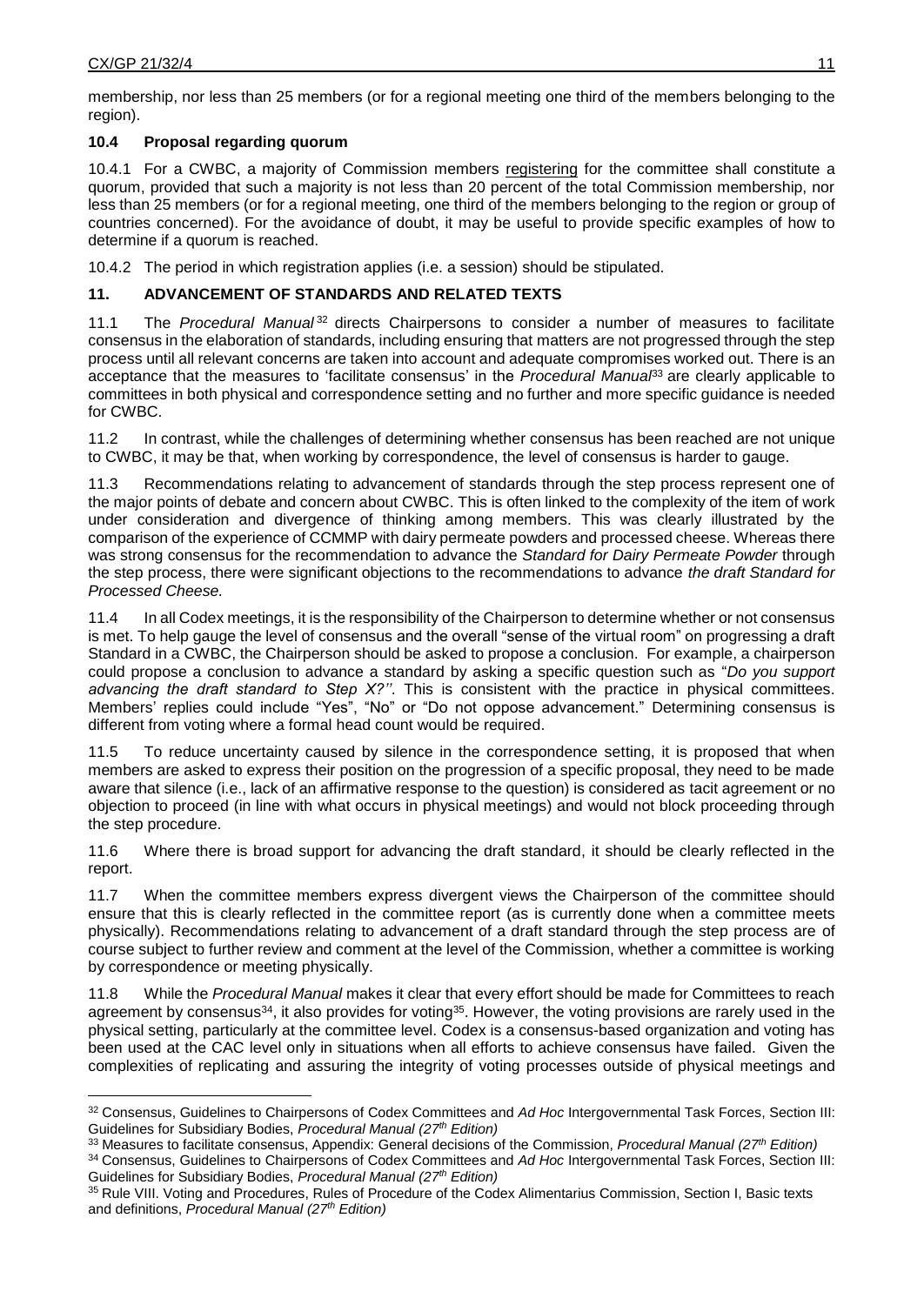because of the predominantly negative feedback regarding the inclusion of voting in the correspondence setting, it is proposed that CWBC not resort to voting to resolve difference. Instead, the use of alterative mechanisms (as described above in Section 7.8) to resolve differences and advance work should be submitted to the CAC for its consideration.

## **11.9 Proposal regarding advancement of standards**

11.9.1 In determining the level of consensus when progressing a standard through the step process, Chairpersons should propose conclusions for consideration by the committee.

11.9.2 CWBCs may use a similar approach (or suitable variation) when determining the level of consensus on more detailed points of discussion, such as text changes. It should also be clarified that silence (e.g., lack of specific contrary views or objections to a proposal) will be interpreted as tacit agreement or no objection to proceed in the same way that silence is accounted for in physical meetings. Where all efforts to achieve consensus have failed, CWBC shall not resort to voting to resolve differences. Instead, the use of alternative mechanisms (as described above in 7.8) to resolve differences and advance should be submitted to the CAC for its consideration.

## **12. REPORTING TO THE COMMISSION**

12.1 Reporting of the outcome of discussions and recommendations is just as important for CWBC as it is for physical sessions. The *Procedural Manual* states that the duties of a Codex committee include reporting to the Commission. <sup>36</sup> Reports are to be prepared by the Codex Secretariat in consultation with the Chairperson and follow the same model as that of physical meetings, where there is opportunity for members to comment on the draft report.

12.2 Whereas committees holding physical sessions are able to finalize reports of meetings before formal conclusion of the session, finalizing reports of CWBC can be more challenging and calls for active engagement by electronic means.

12.3 Chairpersons of CWBC should make every effort to ensure that the report accurately reflects the views of the members participating in the work. The conventions and practices that apply to drafting of reports of committees holding physical meetings should also be observed, to the extent relevant, by CWBC. Reports of CWBC should be objective and accurately reflect the discussions, conclusions, and recommendations.

12.4 Reports of committees should clearly identify significant matters on which there is no consensus. It is worth noting that the *Procedural Manual <sup>37</sup>*provides that any country may ask to have its reservation making a statement of position, recorded in the meeting report (whether a vote is taken or not).

12.5 Members could consider the extent to which divergent views should be included where countries do not specifically ask to have their position recorded, for example, should divergent views always be recorded when the Chairperson is determining the level of consensus. A rationale would be needed to justify the need for a change in the correspondence setting.

12.6 Reports of CWBC should adhere, as far as possible, to the format that is already used in physical meetings. Where a CWBC holds multiple consultations and informal meetings (that are open to all members registered to the committee meeting) during its period of operation, it should prepare accurate records of such engagements and take these into account in the development of the final report.

12.7 The role of the Codex Secretariat in the preparation of reports of CWBC needs to be addressed to ensure objectivity and comparability of reporting processes as between physical meetings and CWBC. The coordination and collaboration between Codex Secretariat and Chairperson and Host Country in a CWBC should be just as active as in a physical meeting. With respect to drafting of the report in the correspondence setting, it may be different from that in the physical setting where they are privy to real time discussions. It will be important therefore that the guidance clarifies those aspects of the role to ensure comparability of procedures and processes as between meetings in physical setting versus those in the correspondence setting.

12.8 Currently the *Procedural Manual* provides that the Joint FAO/WHO Secretariat should ensure that not later than one month after the end of the session, copies of the final report, as adopted in the languages of the Committee, are sent to all members and observers of the Commission (with CLs attached).

 $\overline{a}$ <sup>36</sup> Duties and Terms of Reference, Guidelines to Host Governments of Codex Committees and *ad hoc* Intergovernmental Task Forces, Section III: Guidelines for Subsidiary Bodies, *Procedural Manual (27th Edition)*

<sup>37</sup> Conduct of Meetings, Guidelines on the Conduct of Meetings of Codex Committees and *ad hoc* Intergovernmental Task Forces, Section III: Guidelines for Subsidiary Bodies, *Procedural Manual (27th Edition)*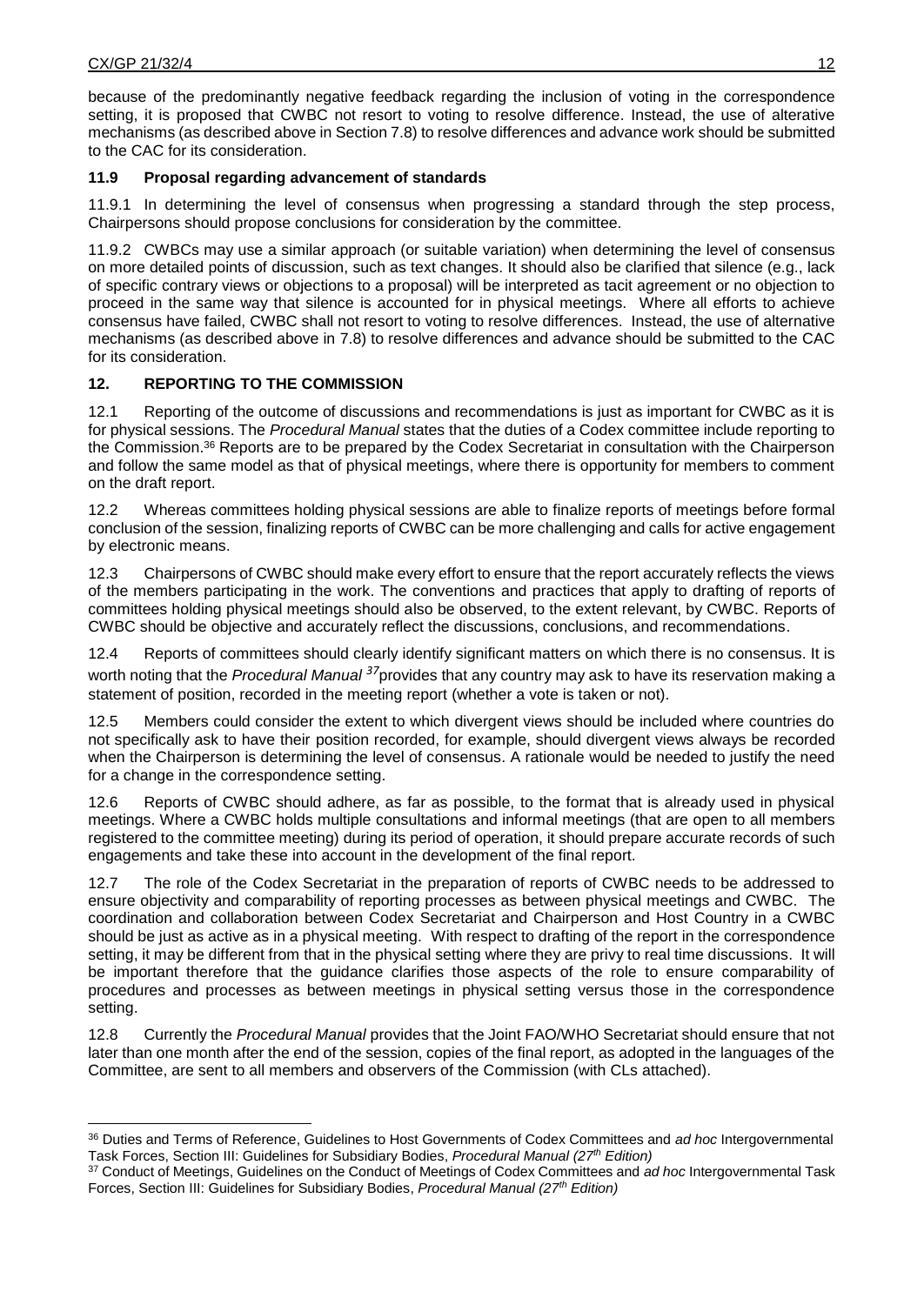12.9 It may also be useful to include some discussion around the timeline requirements for dissemination of the final report (as are outlined in the *Procedural Manual*) <sup>38</sup>. A requirement for archiving correspondence may be useful too.

# **12.10 Proposal regarding reporting**

12.10.1 CWBC should make every effort to ensure that the report of the committee accurately reflects discussions and decisions reached during the identified period of activity of the CWBC. The conventions and practices that apply to the drafting of reports of committees holding physical meetings should also be observed, to the extent relevant, by CWBC.

12.10.2 As is the case with preparation of reports of committees holding physical meetings, the Codex Secretariat should be primarily involved in the preparation and finalization of reports of CWBC.

# **13. CONCLUSIONS**

13.1 There is no doubt that CWBC present unique challenges that are directly related to their *modus operandi.* To date, CWBC have always been the exception rather than the rule. There are, however, sound reasons for the Codex system to recognize and facilitate CWBC when this mode of operation is seen as most efficient and appropriate.

13.2 [A particular issue that will require specific consideration is the possibility for inclusion of virtual meetings as part of this work on guidelines for CWBC even if this is not explicitly mentioned in the ToR. When CCGP initiated this work in March 2019, the world was not in the midst of a global pandemic and resultant disruptions to Codex meetings and its traditional *modus operandi*. Against the background of the active consideration of the issue of virtual and hybrid meetings by the Executive Committee, some commenters observed that there may be merit in including virtual and hybrid meetings within the scope of this work.]

13.3 Concerns have arisen about the complexities of the CWBC mode of operation and the absence of clear, documented procedures to ensure that CWBC operate in accordance with the values and rules of Codex. This document readily acknowledges these concerns and has proposed possible options for addressing them. The analysis and conclusions of this document support the elaboration of specific procedural guidance to facilitate the conduct and management of CWBC. Such guidance could serve to instill greater confidence among Codex members about this mode of working when it is deemed appropriate. At the same time, documented procedural guidance could also be beneficial to Chairpersons of committees and help dispel some of the current concerns around their role and level of influence.

13.4 This working document identifies the following areas where specific procedural guidance may be appropriate:

- i. Criteria relevant for selection and assignment of work by correspondence;
- ii. Roles of the Chairperson and Codex Secretariat in CWBC;
- iii. Sessions of CWBC;
- iv. Inclusiveness, participation and languages;
- v. Verification of membership and credentials for participation;
- vi. Determining a quorum (before a CWBC session can begin, and make decisions);
- vii. Advancement of standards and related texts; and
- viii. Reporting to the Commission.
- 13.5. [Finally, it is suggested that there may be a need to develop some protocols and guidance on practical management of web-based tools, but this may require separate consideration alongside the issue of virtual meetings<sup>39</sup>.]

# **14. RECOMMENDATIONS**

 $\ddot{\phantom{a}}$ 

14.1 It is recommended that CCGP32:

<sup>38</sup> Reports, Guidelines on the Conduct of Meetings of Codex Committees and *ad hoc* Intergovernmental Task Forces, Section III. Guidelines for Subsidiary Bodies, *Procedural Manual (27th Edition)*

<sup>&</sup>lt;sup>39</sup> This may already be underway as part of the discussion at CAC43 on Codex and the Pandemic and the subcommittee report.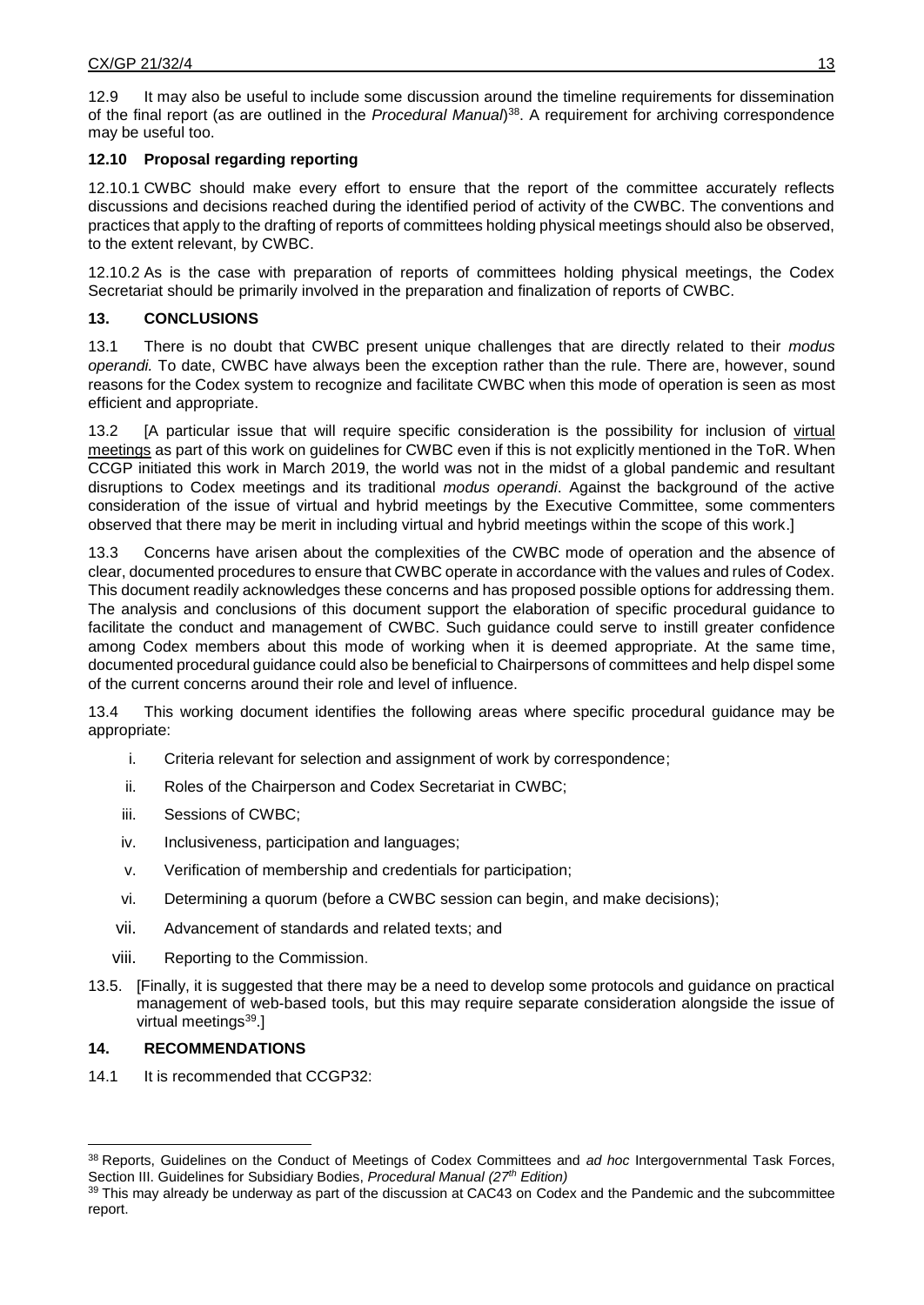- i. Consider the analysis and proposals on criteria and procedural guidance for committees working by correspondence contained in this document and its annex; and
- ii. [Note that given the divergent views on whether virtual meetings and use of virtual technology falls within the ToR of this work, any proposal to include this issue within the current work will require the approval of the CAC].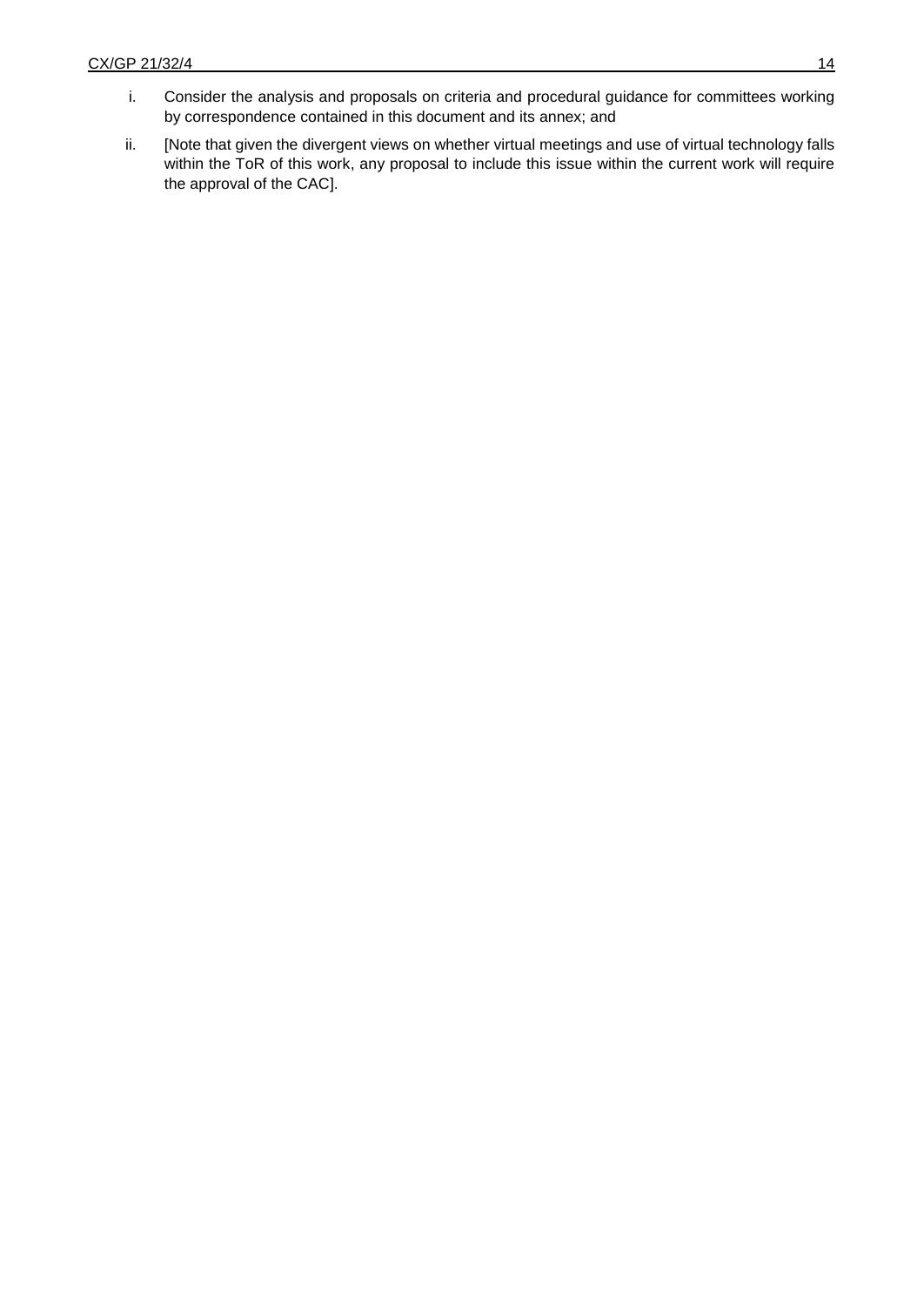## 1. **CRITERIA AND PROCEDURAL GUIDELINES FOR CODEX COMMITTEES AND** *AD HOC* **INTERGOVERNMENTAL TASK FORCES WORKING BY CORRESPONDENCE<sup>1</sup>**

## **Introduction**

The criteria and procedural guidelines set out herein are intended to guide the work and conduct of sessions of Codex Committees and *ad hoc* Intergovernmental Task Forces working by correspondence (CWBC).

The Rules of Procedure of the Commission apply *mutatis mutandis* to CWBC.

### **Codex values**

 $\overline{a}$ 

An overarching consideration and guiding principle in relation to CWBC is the need to respect and adhere to the Commission's core values of collaboration, inclusiveness, consensus building, and transparency.

### 2. **Circumstances relevant to decision making on CWBC**

CWBC will be the exception rather that the rule and shall only be considered in specific circumstances or situations.

The decision to initiate work by correspondence by one or more Codex committees shall be taken by the Codex Alimentarius Commission taking into consideration the advice of the host country and the views of Codex members and observers and on the basis of any advice provided by the Executive Committee of the Codex Alimentarius Commission. All Codex members and observers are able to participate in all committees and also receive Circular Letters (CLs).

#### 3. **Criteria relevant for selection and assignment of work by correspondence**

The criteria for selection and assignment of work to CWBC shall be consistent with the Commission's *Procedures for Elaboration of Codex Standards and Related Texts<sup>2</sup>* and the *Criteria for the Establishment of Work Priorities*<sup>3</sup> as set out in the *Procedural Manual*.

The following criteria should be taken into account when deciding on whether to assign work to a CWBC:

- i. Scope, objective and content of the proposed work assigned to a CWBC;
- ii. Nature and complexity of the proposed work and its previous and recent history in Codex (for example, this may include, *inter alia*, the timeframe to develop the proposed work, diversity of stakeholders involved, characteristics of the proposed work and/or related factors);
- iii. The urgency and importance of work;
- iv. Need for and availability of adequate scientific information and/or other supporting information, including any support from expert bodies;
- v. Potential for assigning the proposed work to an existing committee, with relevant expertise, that is meeting physically. This should take into consideration factors such as whether:
	- a. the work can reasonably expected to be completed within a set timeframe such as indicated in the TOR of the relevant CWBC, and
	- b. the committee to which it is intended to be assigned has a recent history of timely completion of its work programme;
- vi. [Potential for the use of web-based tools and real-time technology to facilitate meetings either at the committee or working group level to help progress the work of the Committee (including for a limited number of issues that may be challenging to manage in the correspondence setting);]

**ANNEX**

<sup>1</sup> [For the purposes of this work, 'working by correspondence' may include the use of virtual technology and conference calls for informal discussions and working groups. Guidance on practical management of web tools may require separate and dedicated consideration (this may be already underway given the discussion on the subcommittee report at CAC43).] <sup>2</sup> Procedures for the Elaboration of Codex Standards and Related Texts, Section II: Elaboration of Codex Standards and Related Texts, *Procedural Manual (27th Edition)*

<sup>3</sup> Criteria for the Establishment of Work Priorities, Section II: Elaboration of Codex Standards and Related Texts, *Procedural Manual (27th Edition)*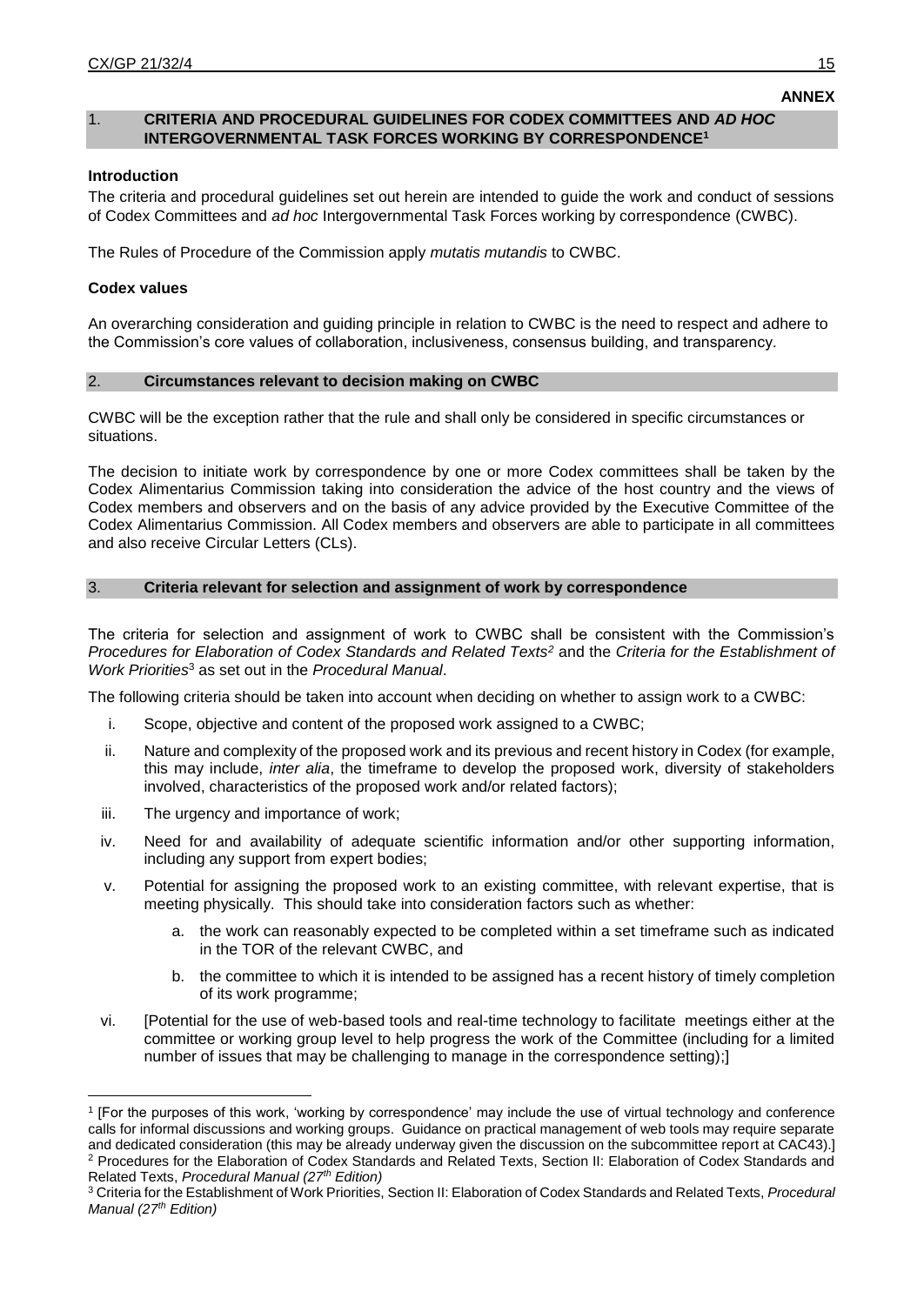vii. Amenability of the work to standardisation;

- viii. Participation/attendance history in past plenary sessions of the relevant committee; and
- ix. Prospects for achieving consensus within the prescribed timeframe.

The above listed criteria should be considered as a whole (where they apply), rather than in isolation.

#### 4. **Verification of membership and credentials for participation**

The *Procedural Manual* provisions that apply to physical meetings of committees and working groups shall also apply to membership<sup>4</sup> and representation<sup>5</sup> in CWBC.

Codex procedural rules require all official communications to Codex, including those relating to membership and participation in meetings of committees and working groups, be notified through the designated Codex Contact Point (CCP). Members and observer organizations are required to nominate, through their official CCPs, a single representative/head of delegation. This does not prevent the head of delegation being supported by an alternate representative who can respond where the head of delegation authorises (as occurs in the physical setting).

The status and credentials of participants in Codex committees are subject to scrutiny and verification by the Codex Secretariat.

After new work is assigned to a CWBC, and before work commences, there shall be a defined period for registration with a clear commencement and closure date during which members and observers may register.

#### **5. Sessions of CWBC**

 $\ddot{\phantom{a}}$ 

To ensure comparability of sessions of committees meeting physically and those meeting by correspondence, sessions of CWBC are those occasions when the committee engages in formal consultations with members by correspondence [or virtual means <sup>6</sup>], over a specified date or period of time as approved by the CAC.

The working languages, the timeframes for implementing the work plan and tasks for the session of the CWBC should be clearly documented and should have been agreed to among members at the outset of the session. This would include the timeframes for preparation of working documents, consultations and preparation of reports (including translations) to CCEXEC or CAC, where decisions will be made and about how and whether work should continue, new work approved, and recommended texts adopted.

Committee agenda, working documents and reports are published on the Codex website.

The work and outputs of the committee are subject to critical review by the Executive Committee prior to submission to the CAC.

Each session of the CWBC should be concluded on time to facilitate the critical review requirements of the Executive Committee.

#### 6. **Inclusiveness, participation and languages**

For the sake of inclusiveness and maximum participation, CWBC should operate by default, in not less than three of the working languages of the Commission<sup>7</sup> as shall be determined by the CAC.

There may at times be justification for flexibility where financial and technical constraints limit the extent to which translations could realistically be provided. Given the importance of inclusiveness and transparency, any proposal to deviate from the requirement to operate in not less than three of the working languages of the

<sup>4</sup> Rule I. Membership, Rules of Procedure of the Codex Alimentarius Commission, Section I: Basic texts and definitions, *Procedural Manual (27th Edition)*

<sup>5</sup> Rule VI. Sessions, Rules of Procedure of the Codex Alimentarius Commission, Section I: Basic texts and definitions, *Procedural Manual (27th Edition)* 

<sup>&</sup>lt;sup>6</sup> [In the context of these guidelines, a virtual session includes the use of real-time virtual technology. It is acknowledged that virtual meetings are not explicitly covered in the *Procedural Manual* and will require specific consideration.]

<sup>7</sup> These are the working languages of both the Food and Agriculture Organization of the United Nations and the Health Assembly of World Health Organization.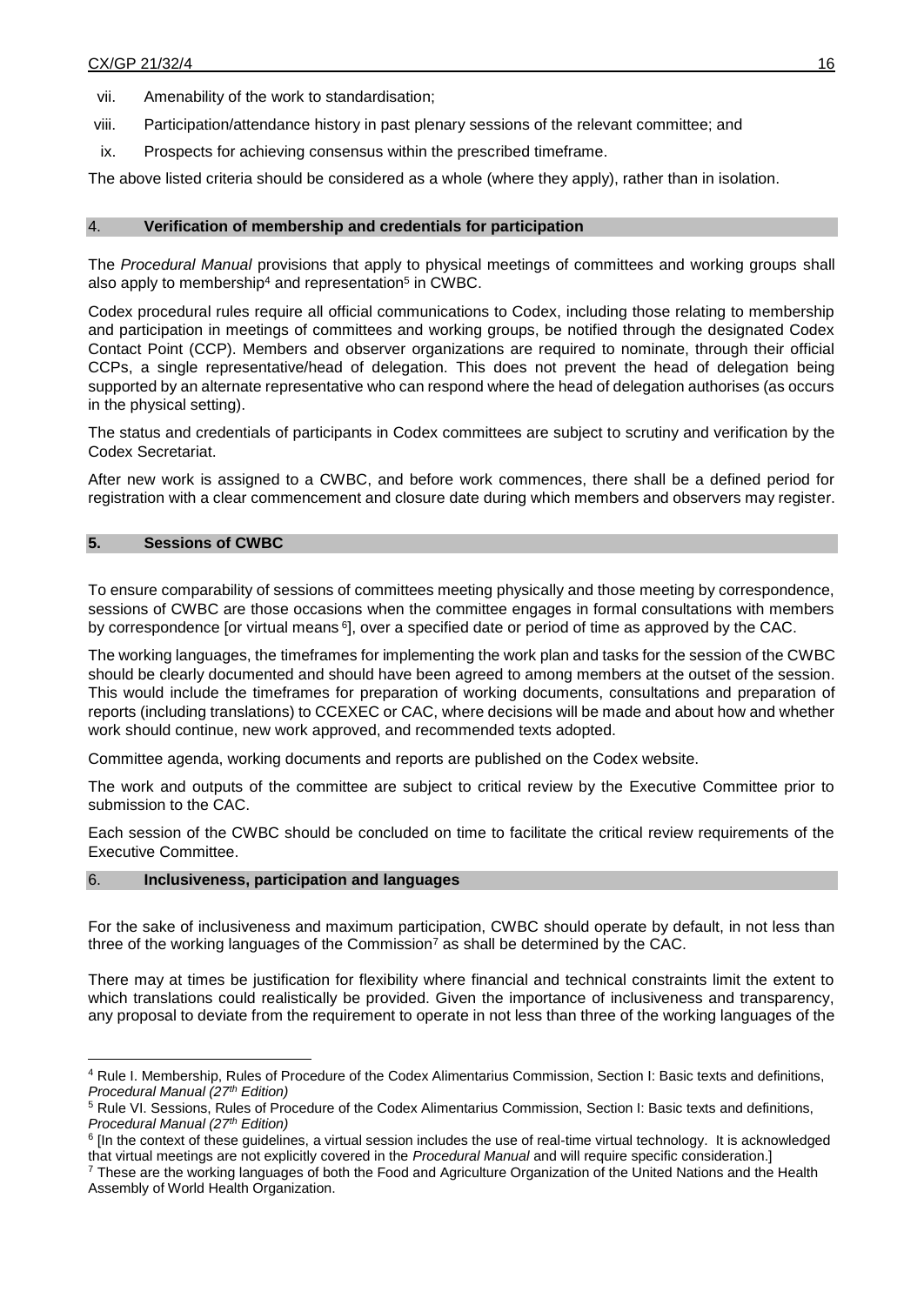Commission should be based on careful consideration of all relevant factors. It is the responsibility of the host government to ensure adequate funding for translation of working documents.

### 7. **Determining a quorum (before a CWBC session can begin, and make decisions)**

Applying the same rules that apply to a committee holding a physical meeting to a CWBC (where *registering* constitutes attending), a majority of commission members '*registering*' for the CWBC shall constitute a quorum, provided that such a majority is not less than 20 percent of the total Commission membership<sup>8</sup>. For a regional meeting, a quorum is met if 1/3 of members belonging to the region or group of countries concerned *register*<sup>9</sup> .

In the interests of clarity and transparency, the time period for registration (the closing date for registration and period for which the registration is valid) should be stipulated.

In the absence of a quorum, no decisions may be made, nor recommendations provided by the CWBC to the Commission.

### 8. **Roles of the Chairperson and the Codex Secretariat in CWBC**

### **The role of the Chairperson**

The Guidelines to Chairpersons of Codex Committees and *Ad Hoc* Intergovernmental Task Forces<sup>10</sup> apply *mutatis mutandis* to Chairpersons of CWBC.

In addition, Chairpersons of CWBC should ensure that:

- All communications are open to all registered members and observers and are carried out in an open and transparent manner and in accordance with any guidelines or protocols that may be established by the Commission;
- All questions are fully considered [either on the basis of correspondence or through virtual consultations];
- There is enough time and opportunity for members to respond or build on comments made by other members, much like a plenary conversation in real time;
- The reports of the committee clearly document where there are significant points of difference either in relation to the content of the work or with respect to the advancement of a standard through the step process; and
- The rules/procedures specified in the Codex *Procedural Manual* are adhered to in the CWBC setting.

The Chairperson of CWBC may be supported by one or more co-chairpersons.

## **The role of the Codex Secretariat**

The Codex Secretariat shall perform all of the usual functions it does in support of the efficient operation of the CWBC, including verification of credentials of participants, preparing and circulating Committee reports and providing guidance and support to the Chairperson on procedural and other matters relating to the work of the CWBC.

### **Consensus**

Chairpersons of CWBC should make every effort to promote consensus-based decision making. Where necessary, the chairperson may take on the role of facilitator or appoint a facilitator to work with members to reach consensus. The terms of reference of an appointed facilitator should be clearly stated and agreed among the members of the Committee and the facilitator should be someone who is experienced in Codex matters but neutral on the matter concerned.

 $\overline{a}$ <sup>8</sup> Refer Rule VI.7. Sessions, Rules of Procedure of the Codex Alimentarius Commission, Section I: Basic texts and definitions, *Procedural Manual (27th Edition)* Therefore, if the CAC membership was 189, at least 38 member countries would need to register for the CWBC in order to reach a quorum.

<sup>9</sup> Refer Rule IV.7 Sessions, Rules of Procedure of the Codex Alimentarius Commission, Section I: Basic texts and definitions, *Procedural Manual (27th Edition)* Therefore, if there are 36 member countries, then a minimum of 12 member countries would be required to register for a CWBC to reach a quorum.

<sup>10</sup> Section III: Guidelines for Subsidiary Bodies, *Procedural Manual (27th Edition)*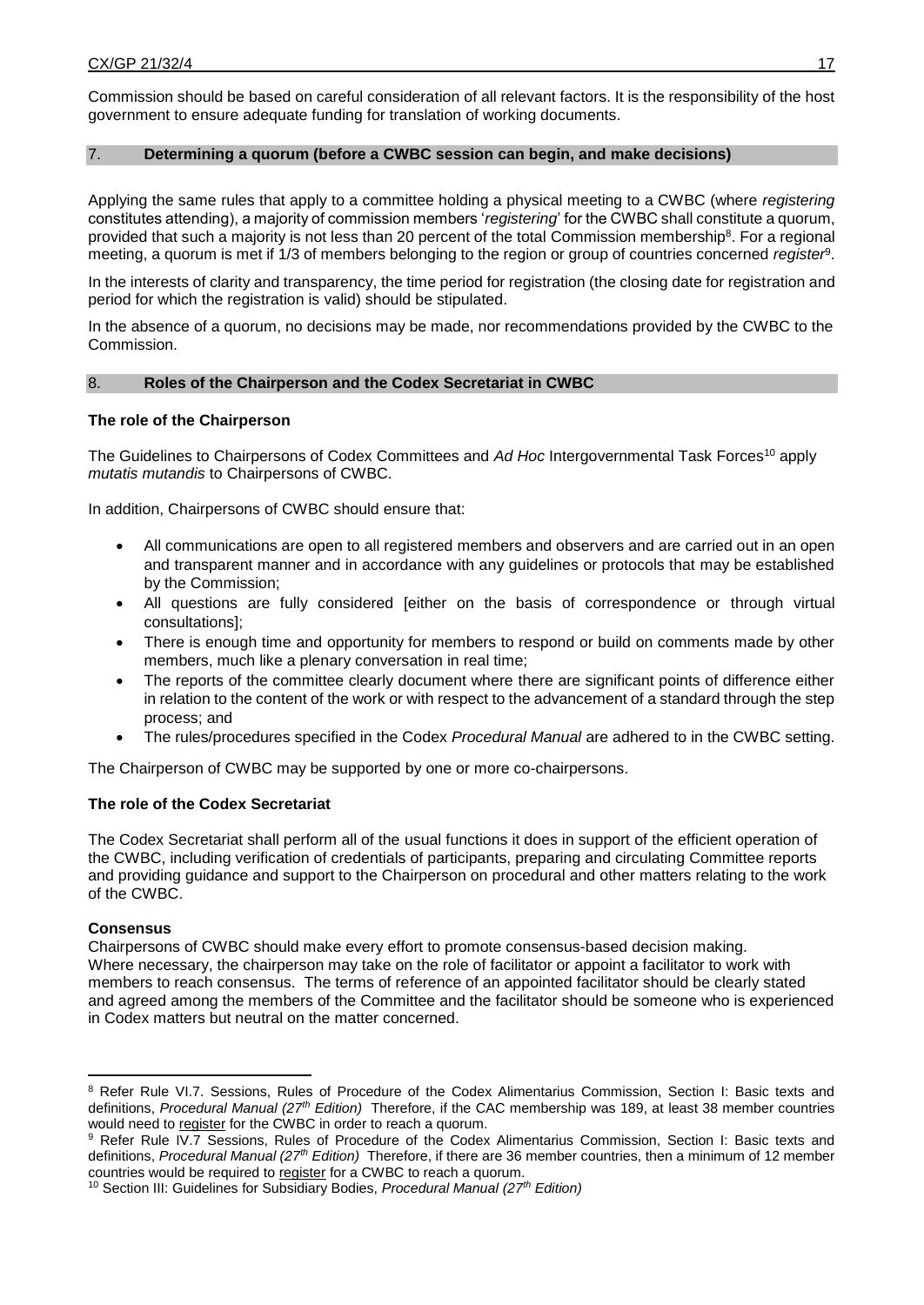The chairperson should also consider implementing measures as described in the Guidelines to Chairpersons<sup>11</sup> on measures to facilitate consensus building in the elaboration of standards at the Committee stage.

As appropriate, Chairpersons of CWBC, with the concurrence of the committee, may appoint rapporteurs to assist with preparation of summary reports and related documents.

### **Interpretation of silence**

The interpretation of silence in deliberations of CWBC should be clearly established. Specifically, this means that silence, the absence of specific contrary views or objections, will be taken to mean tacit agreement or no objection to proceed. This point should be clearly communicated to all members of the committee to avoid any misunderstanding when seeking comment on specific matters under discussion including proposed conclusions on progression of a standard through the step process. Chairpersons should allow sufficient time for response to assure that silence is not the result of temporary technical problems.

### 9. **Advancement of standards and related texts**

In determining the level of consensus when progressing through the step process, Committee chairpersons typically propose a conclusion for consideration by members, which may be modified and presented as revised to achieve consensus. The same practice should be followed by CWBCs. For example, a chairperson could propose a conclusion to advance a standard by asking a specific question, such as, "*Do you support advancing the draft standard to Step X?''* 

CWBCs may use a similar approach (or suitable variation) when determining the level of consensus on more detailed points of discussion, such as text changes.

For the avoidance of doubt in the correspondence setting, a reservation is making a statement of position, which will be recorded in the meeting report upon request (in line with provisions in the *Procedural Manual*)<sup>12</sup>.

### **Options for the Chairperson when a CWBC is not able to progress work**

When, in the judgement of the Chairperson, it becomes clear that no progress is possible by a CWBC, the committee Chairperson may refer the matter to CCEXEC/CAC for consideration.

In doing so the Chairperson may propose one of the following options to the CWBC for endorsement in view of the referral to CCEXEC/CAC:

- i. Convene a physical session of the original committee;
- ii. Switch from working by correspondence to an alternative, for example recommending referral to a committee (other than the original committee) that has relevant expertise on the topic under consideration and is meeting physically;
- iii. Request the Secretariat to convene a physical meeting of a Rule XI 1. (a) subsidiary body (i.e. convene an entirely new Codex subsidiary body);
- iv. Propose the discontinuation of the work.

#### **Voting**

 $\ddot{\phantom{a}}$ 

While the rules of procedure of the Codex Alimentarius Commission provide for voting in situations when all efforts to achieve consensus have failed, CWBC should not resort to voting to resolve differences.

Instead, the option of alternative mechanisms (as described above) to resolve differences and advance work should be submitted to the Codex Alimentarius Commission for its consideration.

#### **10. Reporting to the Commission**

<sup>11</sup> Guidelines to Chairpersons of Codex Committees and *Ad Hoc* Intergovernmental Task Forces, Section III: Guidelines for subsidiary bodies, *Procedural Manual (27th Edition)* 

<sup>12</sup> Conduct of Meetings, Guidelines on the Conduct of Meetings of Codex Committees and *ad hoc* Intergovernmental Task Forces, Section III: Guidelines for Subsidiary Bodies, *Procedural Manual (27th Edition)*